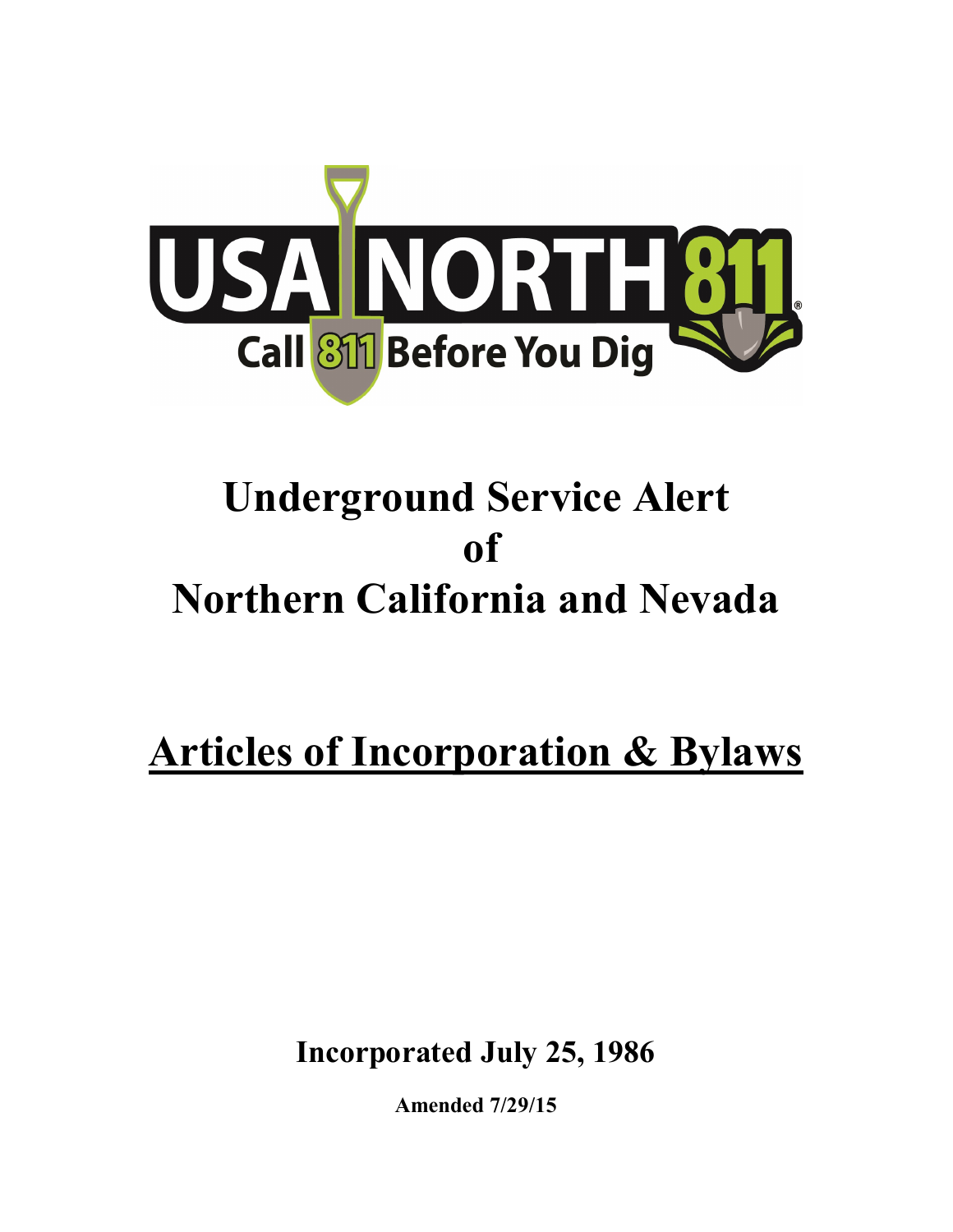|  | <b>TABLE OF CONTENTS</b> |
|--|--------------------------|
|--|--------------------------|

| <b>ARTICLES OF INCORPORATION</b><br>$4 - 5$<br><b>BYLAWS</b><br>6<br><b>OFFICES</b><br>7<br>7<br>Principal Office<br>Section 1.<br>$\overline{7}$<br>Other Offices<br>Section 2.<br>7<br><b>ARTICLE II.</b><br><b>MEMBERSHIP</b><br>$\boldsymbol{7}$<br>Section 1.<br>Classes<br>8<br>Section 2.<br><b>Voting Rights</b><br>9<br>Section 3.<br>Membership Dues<br>9<br>Section 4.<br>Transfer of Membership<br>9<br>Section 5.<br>Termination of Membership<br>Section 6.<br>Good Standing<br>10<br>Section 7.<br>Place of Meetings<br>10<br><b>Annual Meetings</b><br>Section 8.<br>10<br>Section 9.<br><b>Special Meetings</b><br>10<br>Section 10.<br>Notice of Annual or Special Meetings<br>10<br>Section 11.<br>11<br>Quorum<br>Section 12<br>Adjourned Meetings and Notice Thereof<br>11<br>Section 13.<br>Voting<br>11<br>Section 14.<br><b>Record Date</b><br>12<br><b>Consent of Absentees</b><br>Section 15.<br>12<br>Section 16.<br>13<br>Action Without a Meeting<br>Section 17.<br>Proxies<br>13<br>Section 18.<br>13<br>Inspectors of Election<br>Conduct of Meeting<br>Section 19.<br>14<br>Associates<br>Section 20.<br>14<br>Section 21.<br>Stakeholders<br>14<br><b>ARTICLE III.</b><br><b>DIRECTORS</b><br>16<br>Section 1.<br>Powers<br>16<br>Number of Directors<br>Section 2.<br>16<br>Section 3.<br><b>Qualifications of Directors</b><br>16<br>Section 4.<br>Election and Term of Office<br>17<br>Section 5.<br>Vacancies<br>17<br>Section 6.<br>Place of Meeting<br>17<br>Section 7.<br><b>Regular Meetings</b><br>17<br><b>Special Meetings</b><br>Section 8.<br>18<br>Section 9<br>Quorum<br>18<br>Participation in Meetings by<br>Section 10. | Section          |                      | Page |
|----------------------------------------------------------------------------------------------------------------------------------------------------------------------------------------------------------------------------------------------------------------------------------------------------------------------------------------------------------------------------------------------------------------------------------------------------------------------------------------------------------------------------------------------------------------------------------------------------------------------------------------------------------------------------------------------------------------------------------------------------------------------------------------------------------------------------------------------------------------------------------------------------------------------------------------------------------------------------------------------------------------------------------------------------------------------------------------------------------------------------------------------------------------------------------------------------------------------------------------------------------------------------------------------------------------------------------------------------------------------------------------------------------------------------------------------------------------------------------------------------------------------------------------------------------------------------------------------------------------------------------------------------------------------------|------------------|----------------------|------|
|                                                                                                                                                                                                                                                                                                                                                                                                                                                                                                                                                                                                                                                                                                                                                                                                                                                                                                                                                                                                                                                                                                                                                                                                                                                                                                                                                                                                                                                                                                                                                                                                                                                                            |                  |                      |      |
|                                                                                                                                                                                                                                                                                                                                                                                                                                                                                                                                                                                                                                                                                                                                                                                                                                                                                                                                                                                                                                                                                                                                                                                                                                                                                                                                                                                                                                                                                                                                                                                                                                                                            | <b>ARTICLE I</b> |                      |      |
|                                                                                                                                                                                                                                                                                                                                                                                                                                                                                                                                                                                                                                                                                                                                                                                                                                                                                                                                                                                                                                                                                                                                                                                                                                                                                                                                                                                                                                                                                                                                                                                                                                                                            |                  |                      |      |
|                                                                                                                                                                                                                                                                                                                                                                                                                                                                                                                                                                                                                                                                                                                                                                                                                                                                                                                                                                                                                                                                                                                                                                                                                                                                                                                                                                                                                                                                                                                                                                                                                                                                            |                  |                      |      |
|                                                                                                                                                                                                                                                                                                                                                                                                                                                                                                                                                                                                                                                                                                                                                                                                                                                                                                                                                                                                                                                                                                                                                                                                                                                                                                                                                                                                                                                                                                                                                                                                                                                                            |                  |                      |      |
|                                                                                                                                                                                                                                                                                                                                                                                                                                                                                                                                                                                                                                                                                                                                                                                                                                                                                                                                                                                                                                                                                                                                                                                                                                                                                                                                                                                                                                                                                                                                                                                                                                                                            |                  |                      |      |
|                                                                                                                                                                                                                                                                                                                                                                                                                                                                                                                                                                                                                                                                                                                                                                                                                                                                                                                                                                                                                                                                                                                                                                                                                                                                                                                                                                                                                                                                                                                                                                                                                                                                            |                  |                      |      |
|                                                                                                                                                                                                                                                                                                                                                                                                                                                                                                                                                                                                                                                                                                                                                                                                                                                                                                                                                                                                                                                                                                                                                                                                                                                                                                                                                                                                                                                                                                                                                                                                                                                                            |                  |                      |      |
|                                                                                                                                                                                                                                                                                                                                                                                                                                                                                                                                                                                                                                                                                                                                                                                                                                                                                                                                                                                                                                                                                                                                                                                                                                                                                                                                                                                                                                                                                                                                                                                                                                                                            |                  |                      |      |
|                                                                                                                                                                                                                                                                                                                                                                                                                                                                                                                                                                                                                                                                                                                                                                                                                                                                                                                                                                                                                                                                                                                                                                                                                                                                                                                                                                                                                                                                                                                                                                                                                                                                            |                  |                      |      |
|                                                                                                                                                                                                                                                                                                                                                                                                                                                                                                                                                                                                                                                                                                                                                                                                                                                                                                                                                                                                                                                                                                                                                                                                                                                                                                                                                                                                                                                                                                                                                                                                                                                                            |                  |                      |      |
|                                                                                                                                                                                                                                                                                                                                                                                                                                                                                                                                                                                                                                                                                                                                                                                                                                                                                                                                                                                                                                                                                                                                                                                                                                                                                                                                                                                                                                                                                                                                                                                                                                                                            |                  |                      |      |
|                                                                                                                                                                                                                                                                                                                                                                                                                                                                                                                                                                                                                                                                                                                                                                                                                                                                                                                                                                                                                                                                                                                                                                                                                                                                                                                                                                                                                                                                                                                                                                                                                                                                            |                  |                      |      |
|                                                                                                                                                                                                                                                                                                                                                                                                                                                                                                                                                                                                                                                                                                                                                                                                                                                                                                                                                                                                                                                                                                                                                                                                                                                                                                                                                                                                                                                                                                                                                                                                                                                                            |                  |                      |      |
|                                                                                                                                                                                                                                                                                                                                                                                                                                                                                                                                                                                                                                                                                                                                                                                                                                                                                                                                                                                                                                                                                                                                                                                                                                                                                                                                                                                                                                                                                                                                                                                                                                                                            |                  |                      |      |
|                                                                                                                                                                                                                                                                                                                                                                                                                                                                                                                                                                                                                                                                                                                                                                                                                                                                                                                                                                                                                                                                                                                                                                                                                                                                                                                                                                                                                                                                                                                                                                                                                                                                            |                  |                      |      |
|                                                                                                                                                                                                                                                                                                                                                                                                                                                                                                                                                                                                                                                                                                                                                                                                                                                                                                                                                                                                                                                                                                                                                                                                                                                                                                                                                                                                                                                                                                                                                                                                                                                                            |                  |                      |      |
|                                                                                                                                                                                                                                                                                                                                                                                                                                                                                                                                                                                                                                                                                                                                                                                                                                                                                                                                                                                                                                                                                                                                                                                                                                                                                                                                                                                                                                                                                                                                                                                                                                                                            |                  |                      |      |
|                                                                                                                                                                                                                                                                                                                                                                                                                                                                                                                                                                                                                                                                                                                                                                                                                                                                                                                                                                                                                                                                                                                                                                                                                                                                                                                                                                                                                                                                                                                                                                                                                                                                            |                  |                      |      |
|                                                                                                                                                                                                                                                                                                                                                                                                                                                                                                                                                                                                                                                                                                                                                                                                                                                                                                                                                                                                                                                                                                                                                                                                                                                                                                                                                                                                                                                                                                                                                                                                                                                                            |                  |                      |      |
|                                                                                                                                                                                                                                                                                                                                                                                                                                                                                                                                                                                                                                                                                                                                                                                                                                                                                                                                                                                                                                                                                                                                                                                                                                                                                                                                                                                                                                                                                                                                                                                                                                                                            |                  |                      |      |
|                                                                                                                                                                                                                                                                                                                                                                                                                                                                                                                                                                                                                                                                                                                                                                                                                                                                                                                                                                                                                                                                                                                                                                                                                                                                                                                                                                                                                                                                                                                                                                                                                                                                            |                  |                      |      |
|                                                                                                                                                                                                                                                                                                                                                                                                                                                                                                                                                                                                                                                                                                                                                                                                                                                                                                                                                                                                                                                                                                                                                                                                                                                                                                                                                                                                                                                                                                                                                                                                                                                                            |                  |                      |      |
|                                                                                                                                                                                                                                                                                                                                                                                                                                                                                                                                                                                                                                                                                                                                                                                                                                                                                                                                                                                                                                                                                                                                                                                                                                                                                                                                                                                                                                                                                                                                                                                                                                                                            |                  |                      |      |
|                                                                                                                                                                                                                                                                                                                                                                                                                                                                                                                                                                                                                                                                                                                                                                                                                                                                                                                                                                                                                                                                                                                                                                                                                                                                                                                                                                                                                                                                                                                                                                                                                                                                            |                  |                      |      |
|                                                                                                                                                                                                                                                                                                                                                                                                                                                                                                                                                                                                                                                                                                                                                                                                                                                                                                                                                                                                                                                                                                                                                                                                                                                                                                                                                                                                                                                                                                                                                                                                                                                                            |                  |                      |      |
|                                                                                                                                                                                                                                                                                                                                                                                                                                                                                                                                                                                                                                                                                                                                                                                                                                                                                                                                                                                                                                                                                                                                                                                                                                                                                                                                                                                                                                                                                                                                                                                                                                                                            |                  |                      |      |
|                                                                                                                                                                                                                                                                                                                                                                                                                                                                                                                                                                                                                                                                                                                                                                                                                                                                                                                                                                                                                                                                                                                                                                                                                                                                                                                                                                                                                                                                                                                                                                                                                                                                            |                  |                      |      |
|                                                                                                                                                                                                                                                                                                                                                                                                                                                                                                                                                                                                                                                                                                                                                                                                                                                                                                                                                                                                                                                                                                                                                                                                                                                                                                                                                                                                                                                                                                                                                                                                                                                                            |                  |                      |      |
|                                                                                                                                                                                                                                                                                                                                                                                                                                                                                                                                                                                                                                                                                                                                                                                                                                                                                                                                                                                                                                                                                                                                                                                                                                                                                                                                                                                                                                                                                                                                                                                                                                                                            |                  |                      |      |
|                                                                                                                                                                                                                                                                                                                                                                                                                                                                                                                                                                                                                                                                                                                                                                                                                                                                                                                                                                                                                                                                                                                                                                                                                                                                                                                                                                                                                                                                                                                                                                                                                                                                            |                  |                      |      |
|                                                                                                                                                                                                                                                                                                                                                                                                                                                                                                                                                                                                                                                                                                                                                                                                                                                                                                                                                                                                                                                                                                                                                                                                                                                                                                                                                                                                                                                                                                                                                                                                                                                                            |                  |                      |      |
|                                                                                                                                                                                                                                                                                                                                                                                                                                                                                                                                                                                                                                                                                                                                                                                                                                                                                                                                                                                                                                                                                                                                                                                                                                                                                                                                                                                                                                                                                                                                                                                                                                                                            |                  |                      |      |
|                                                                                                                                                                                                                                                                                                                                                                                                                                                                                                                                                                                                                                                                                                                                                                                                                                                                                                                                                                                                                                                                                                                                                                                                                                                                                                                                                                                                                                                                                                                                                                                                                                                                            |                  |                      |      |
|                                                                                                                                                                                                                                                                                                                                                                                                                                                                                                                                                                                                                                                                                                                                                                                                                                                                                                                                                                                                                                                                                                                                                                                                                                                                                                                                                                                                                                                                                                                                                                                                                                                                            |                  |                      |      |
|                                                                                                                                                                                                                                                                                                                                                                                                                                                                                                                                                                                                                                                                                                                                                                                                                                                                                                                                                                                                                                                                                                                                                                                                                                                                                                                                                                                                                                                                                                                                                                                                                                                                            |                  |                      |      |
|                                                                                                                                                                                                                                                                                                                                                                                                                                                                                                                                                                                                                                                                                                                                                                                                                                                                                                                                                                                                                                                                                                                                                                                                                                                                                                                                                                                                                                                                                                                                                                                                                                                                            |                  |                      |      |
|                                                                                                                                                                                                                                                                                                                                                                                                                                                                                                                                                                                                                                                                                                                                                                                                                                                                                                                                                                                                                                                                                                                                                                                                                                                                                                                                                                                                                                                                                                                                                                                                                                                                            |                  | Conference Telephone | 18   |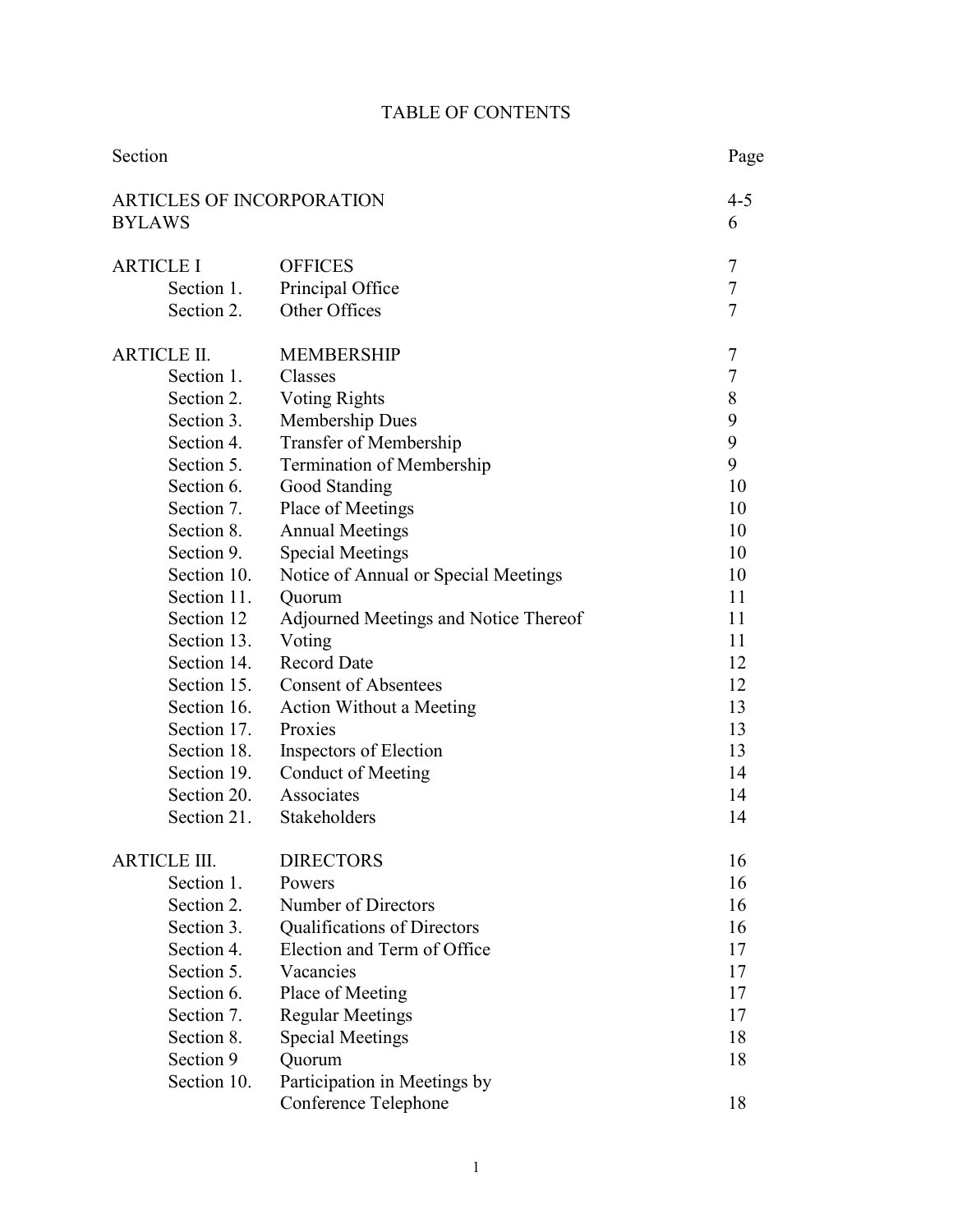| Section 11.        | Waiver of Notice                           | 18 |
|--------------------|--------------------------------------------|----|
| Section 12.        | Adjournment                                | 18 |
| Section 13.        | <b>Action Without Meeting</b>              | 19 |
| Section 14.        | Rights of Inspection                       | 19 |
| Section 15.        | Committees                                 | 19 |
| Section 16.        | Fees and Compensation                      | 20 |
| <b>ARTICLE IV.</b> | <b>OFFICERS</b>                            | 20 |
| Section 1.         | Officers                                   | 20 |
| Section 2.         | Election                                   | 20 |
| Section 3.         | Subordinate Officers                       | 20 |
| Section 4.         | Removal and Resignation                    | 21 |
| Section 5.         | Vacancies                                  | 21 |
| Section 6.         | Chairman of the Board                      | 21 |
| Section 7.         | Vice Chairman                              | 21 |
| Section 8.         | <b>General Manager</b>                     | 21 |
| Section 9.         | <b>Acting General Manager</b>              | 21 |
| Section 10.        | <b>Board Liaison</b>                       | 21 |
| Section 11.        | Secretary                                  | 22 |
| Section 12.        | Treasurer                                  | 22 |
| <b>ARTICLE V.</b>  | <b>OTHER PROVISIONS</b>                    | 22 |
| Section 1.         | <b>Inspection of Corporate Records</b>     | 22 |
| Section 2.         | Inspection of Articles and Bylaws          | 23 |
| Section 3.         | <b>Endorsement of Documents; Contracts</b> | 23 |
| Section 4.         | Membership Certificates                    | 23 |
| Section 5.         | Representation of Shares of Other          |    |
|                    | Corporations                               | 23 |
| Section 6.         | <b>Construction and Definitions</b>        | 24 |
| Section 7.         | Amendments                                 | 24 |
| ARTICLE VI.        | <b>INDEMNIFICATION</b>                     | 24 |
| Section 1.         | Definitions                                | 24 |
| Section 2.         | Indemnification in Actions by Third        |    |
|                    | Parties                                    | 25 |
| Section 3.         | Indemnification in Actions by or in        |    |
|                    | the Right of the Corporation               | 25 |
| Section 4.         | <b>Indemnification Against Expense</b>     | 25 |
| Section 5.         | <b>Required Determinations</b>             | 26 |
| Section 6.         | Advance of Expenses                        | 26 |
| Section 7.         | Other Indemnification                      | 26 |
| Section 8.         | Forms of Indemnification Not Permitted     | 26 |
| Section 9.         | Insurance                                  | 26 |
| Section 10.        | Non applicability                          | 27 |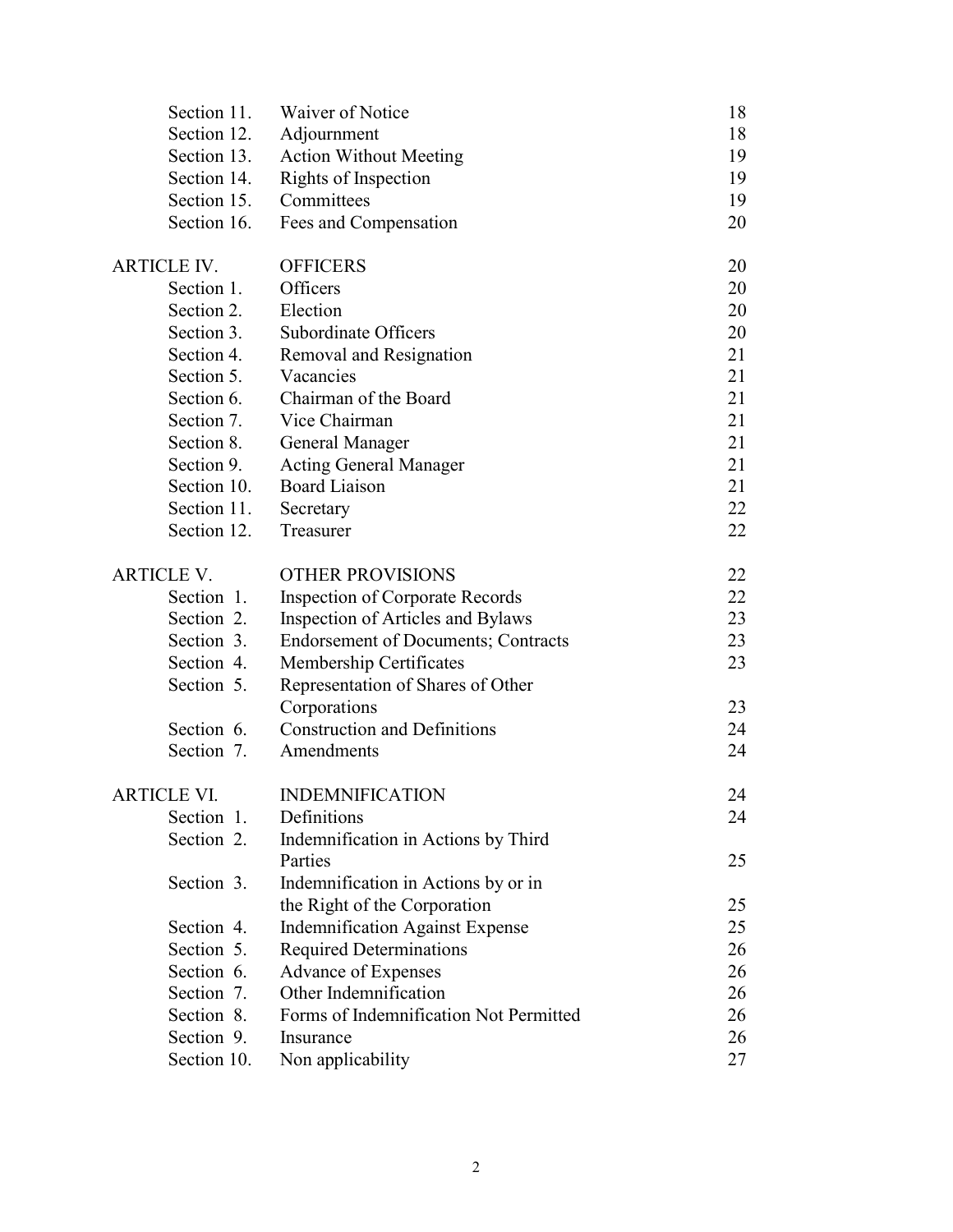| <b>ARTICLE VII.</b> | <b>EMERGENCY PROVISIONS</b>                  | 27        |
|---------------------|----------------------------------------------|-----------|
| Section 1.          | General                                      | 27        |
| Section 2.          | Unavailable Directors                        | 27        |
| Section 3.          | <b>Authorized Number of Directors</b>        | 27        |
| Section 4.          | Quorum                                       | 27        |
| Section 5.          | Directors Becoming Available                 | 27        |
|                     | Certificate of Secretary                     | 29        |
|                     | Amendments to the Bylaws                     | $30 - 52$ |
|                     | Participating Member Agreement               | 53        |
|                     | Associate Agreement                          | 54        |
|                     | Return Copy – Participating Member Agreement | 55        |
|                     | Return Copy – Associate Agreement            | 56        |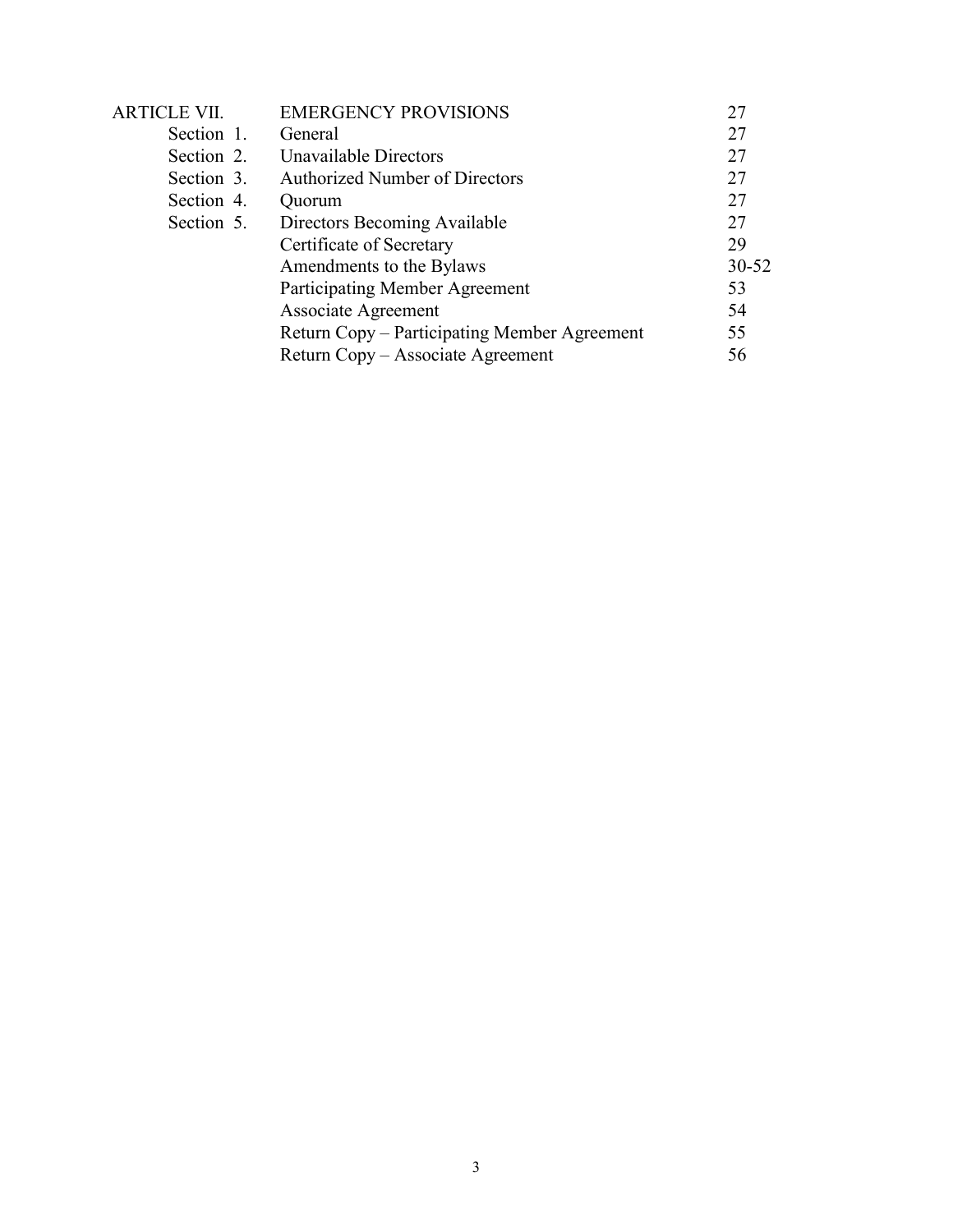# ARTICLES OF INCORPORATION OF UNDERGROUND SERVICE ALERT OF NORTHERN CALIFORNIA AND NEVADA

I

Underground Service Alert of Northern California and Nevada, an existing unincorporated association, is being incorporated by the filing of these articles. The name of this corporation shall be UNDERGROUND SERVICE ALERT OF NORTHERN CALIFORNIA AND NEVADA.

II

This corporation is a nonprofit mutual benefit corporation organized under the Nonprofit Mutual Benefit Corporation Law. The purpose of this corporation is to engage in any lawful act or activity for which a corporation may be organized under such law.

#### III

A further description of the purposes of this corporation is provided as follows:

(1) Promoting public service and safety, eliminating costly damage to underground facilities, reducing lost production time due to damages, promoting compliance with State and Federal Legislation and providing help in protecting the underground environment;

(2) Providing a centralized one-number call system to expedite the location of underground installations, including but not limited to, water, gas, electric, telephone, oil, fuel, and sewer lines, prior to the start of any excavation work or any other work that may affect the subsurface of the earth;

(3) Receiving reports from the public, contractors, utilities and all other excavators or other entities performing any other work that may affect the subsurface of the earth who call the centralized one-number call system in advance of a planned excavation or similar activity;

(4) Transmitting information received from such reports to all participating members who may have underground facilities at the location of the excavation or other activity, or who are otherwise concerned with said activity; and

(5) Engaging in any lawful act or activity in which a corporation organized under the Nonprofit Mutual Benefit Corporation Law may engage.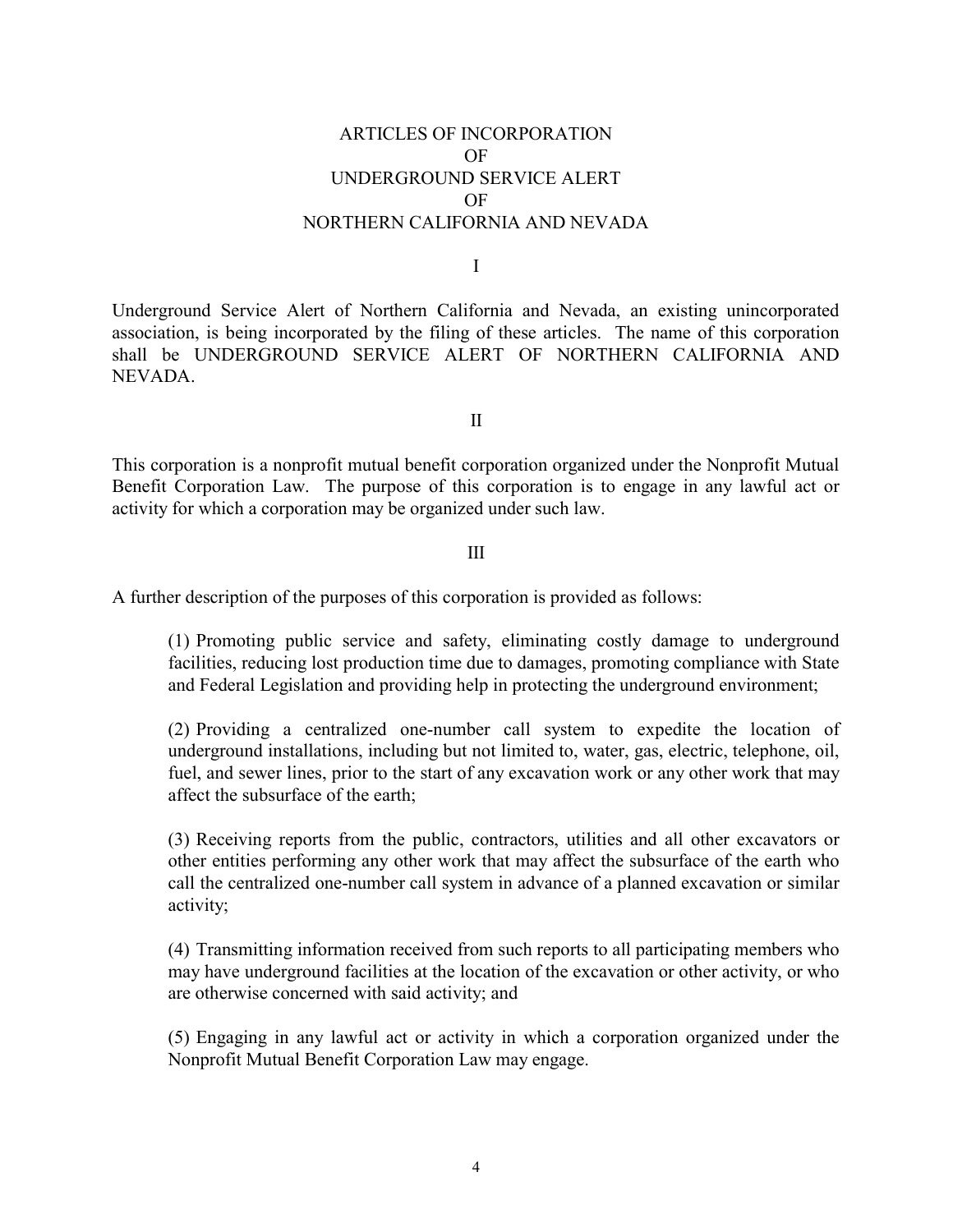The name and address in the State of California of this corporation's initial agent for service of process is:

## MICHAEL W. HEYER 4090 Nelson Avenue, Suite A Concord, CA 94520-1232

Dated: June 17, 1986

V

Notwithstanding any of the above statements of purposes and powers, this corporation shall not, except to an insubstantial degree, engage in any activities or exercise any powers that are not in furtherance of the specific purpose of this corporation.

Incorporator

I hereby declare that I am the person who executed the foregoing Articles of Incorporation, which execution is my act and deed.

Incorporator

5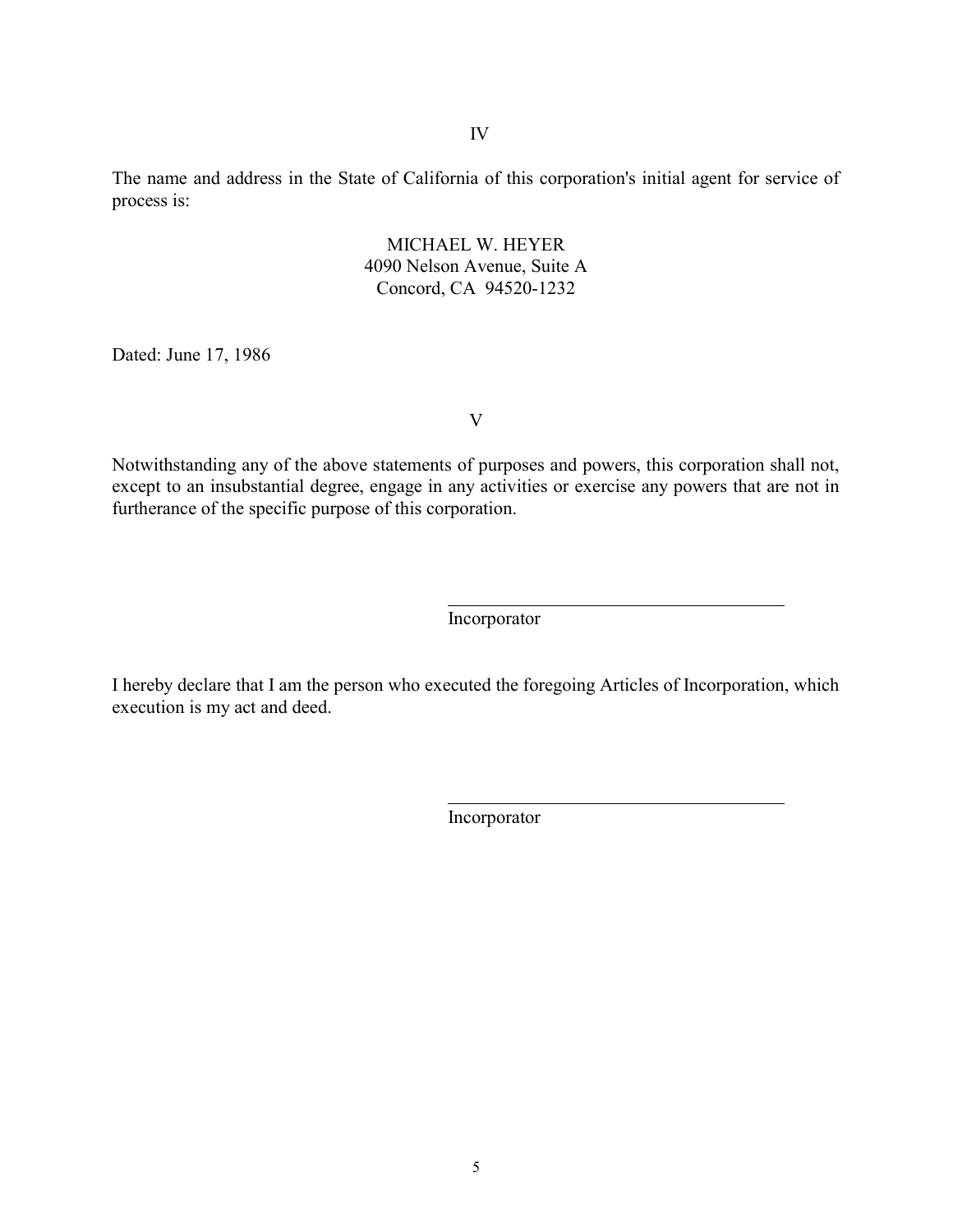# BYLAWS

# OF

# UNDERGROUND SERVICE ALERT

UNDERGROUND SERVICE ALERT OF NORTHERN CALIFORNIA AND NEVADA

> A California Nonprofit Mutual Benefit Corporation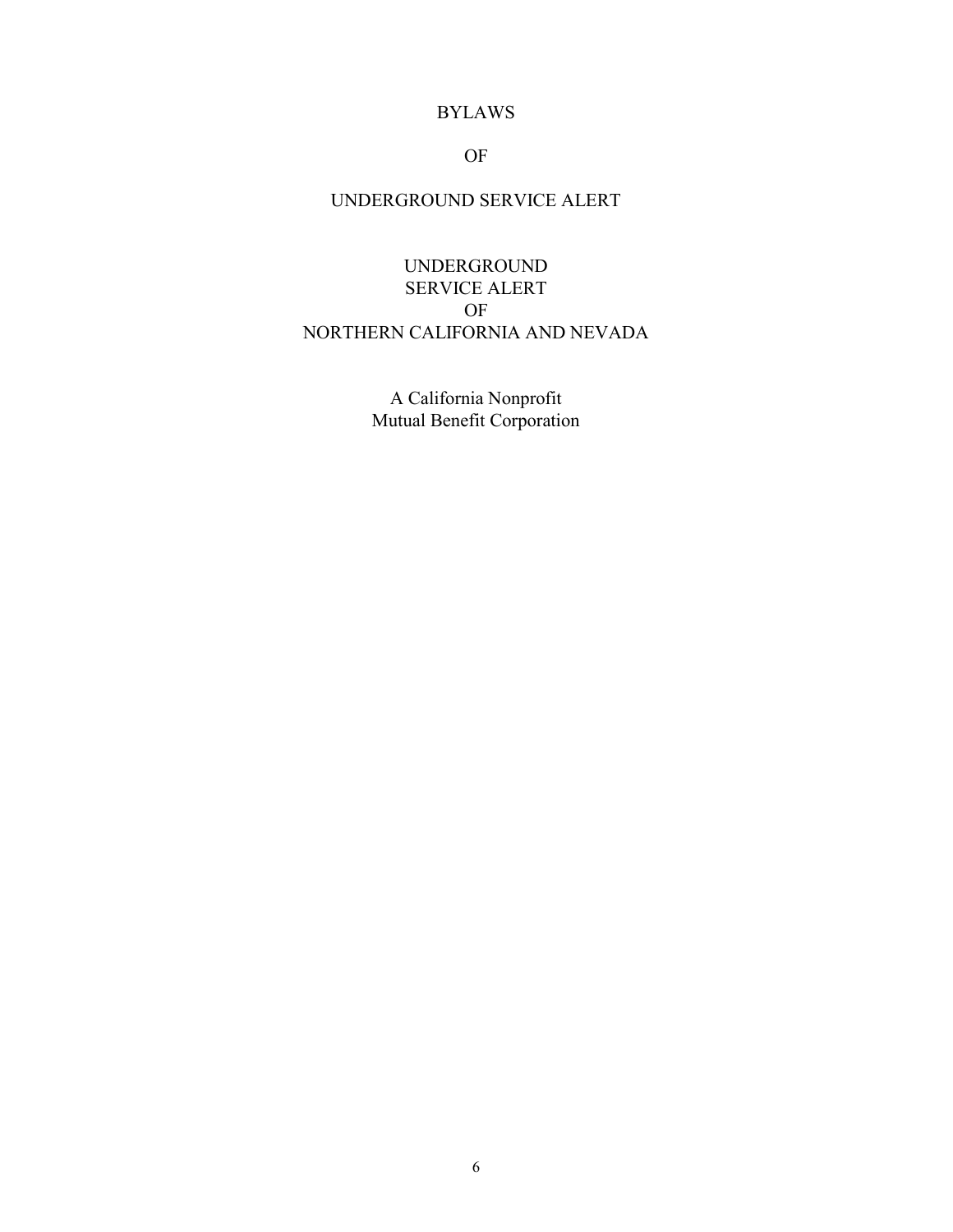#### ARTICLE 1 OFFICES

Section 1. Principal Office. The corporation's principal office is fixed and located at such place as the Board of Directors (herein called the "Board") shall determine located within any county of the State of California. The Board is granted full power and authority to change said principal office from one location to another. Any such change shall be noted by the Secretary in the minutes, but shall not be considered an amendment of these Bylaws.

Section 2. Other Offices. Branch or subordinate offices may be established at any time by the Board at any place or places.

#### ARTICLE II MEMBERSHIP

Section 1. Classes. There shall be three classes of members: Charter Members, Participating Members, and Stakeholder Members.

 Charter Members include Frontier (a Citizens Communications Company), a corporation; City of Antioch, a municipal corporation; City of Oakland, a municipal corporation; Contra Costa Water District, a county water district; County of Sacramento, a political subdivision of the State of California; Verizon, a corporation; Pacific Bell, a corporation; Pacific Gas and Electric Company, a corporation; Consolidated Communications, a corporation; Sacramento Municipal Utility District, a municipal utility district. Amendments to Charter Members shall be in accordance with Article V Section 7.

 Participating Members of the Corporation shall be all persons, firms, corporations, associations, and governmental or public entities or agencies who join the Corporation and represent, own or work closely with the operation of underground facilities in the area served by the corporation, as such geographic area is determined by the Board from time to time. Each person or entity having satisfied this requirement is entitled to one Participating Membership.

 Stakeholder Members shall be non Charter and/or Participating Member persons, entities, or affiliates who are responsible for the protection of, detection of, excavation of, and education about, underground facilities in the area served by the corporation, as such geographic area is determined by the Board from time to time, and shall be comprised of eight (8) members, selected by the Board of Directors, consistent with Article II, Section 21 as follows: one (1) representative shall be selected from the Nevada excavation industry; one (1) representative shall be selected from the California excavation industry (collectively, the "Excavators"); one (1) representative shall be selected from a Nevada locator service; one (1) representative shall be selected from a California locator service (collectively, the "Locators"); one (1) representative shall be selected from the Nevada design engineering industry, one (1) representative shall be selected from the California design engineering industry (collectively, the "Engineers"), one (1) representative shall be selected from the Nevada Public Utilities Commission; and one (1) representative shall be selected from the California Public Utilities Commission. With respect to the Excavators, Locators and Engineers, in no event shall a single entity or affiliate be represented by more than one representative.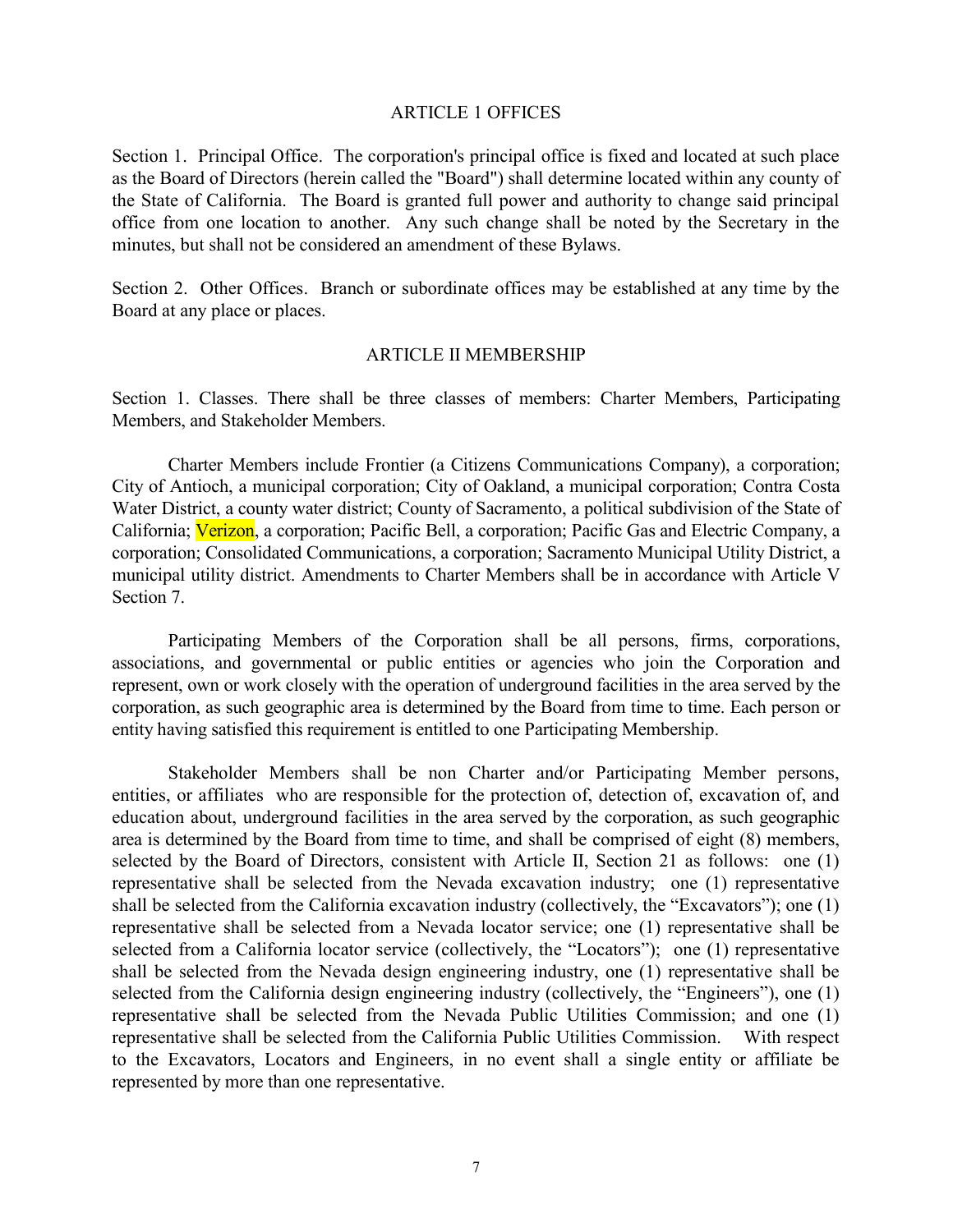For purposes of these Bylaws, Underground Facilities means underground pipes, pipelines, conduits, cables, ducts, wires, manholes, vaults, tanks, tunnels and any encasements to furnish or transport member's services or materials.

 Two or more persons or entities may have indivisible interests in a single membership of any class, provided each of them meets the requirements of such class and provided all such persons or entities shall have the rights and responsibilities of a single member unless otherwise provided. Members of each class shall have the right to vote, as set forth in Section 2 of this Article II, for the election of directors and on a disposition of substantially all of the assets of the corporation and on a merger and on a dissolution. Additionally, members of each class shall have all of the rights afforded members under the California Nonprofit Mutual Benefit Corporation Law. In the event of dissolution of the corporation, the known debts and liabilities of the corporation shall be actually paid or adequately provided for, or paid or adequately provided for as far as the corporation's assets permit, and in accordance with all applicable law. Any remaining assets of the corporation after payment of all corporate debts and liabilities shall be distributed pro rata among the, Charter and Participating members in the ratio which their capital contribution bears to the total capital contributions made by all Charter and Participating Members.

 Nothing in this Section 1 shall be construed as limiting the right of the corporation to refer to persons or entities associated with it as "members" even though such persons or entities are neither Charter nor Participating Members as defined above nor members, and no such reference shall constitute such person or entity a member, within the meaning of Section 5056 of the Nonprofit Corporation Law or the foregoing provisions of this Section 1, unless such persons or entities shall have qualified for membership as set forth above. The corporation may admit, as Sustaining members, those persons, firms, corporations, associations or public agencies who share the concern and objectives of the corporation in protection of Underground Facilities. Sustaining Members shall pay the fee established by the Board from time to time but shall not have the right to vote on any of the matters set forth in the fifth paragraph of this Section 1, and shall not be a member within the meaning of said Section 5056.

Section 2. Voting Rights. This section regarding voting rights is subject to the provisions of Section 7612 of the California Non-profit Mutual Benefit Corporation Law and Section 5, 6 and 13 of this Article II.

The Underground Service Alert Committee (hereinafter referred to as a "Committee") shall consist of one (1) representative from each Charter and Participating Member.

The Committee shall meet at least once per year at a time fixed by the Board of Directors to elect the fifteen (15) Participating Members to the Board of Directors, at least three (3) of which will represent the Participating Members associated with the State of Nevada. The total number of the State of Nevada Participating Members on the Board of Directors shall be calculated by the General Manager not less than 10 nor more than 90 days before the date of meeting, in accordance with the following procedure: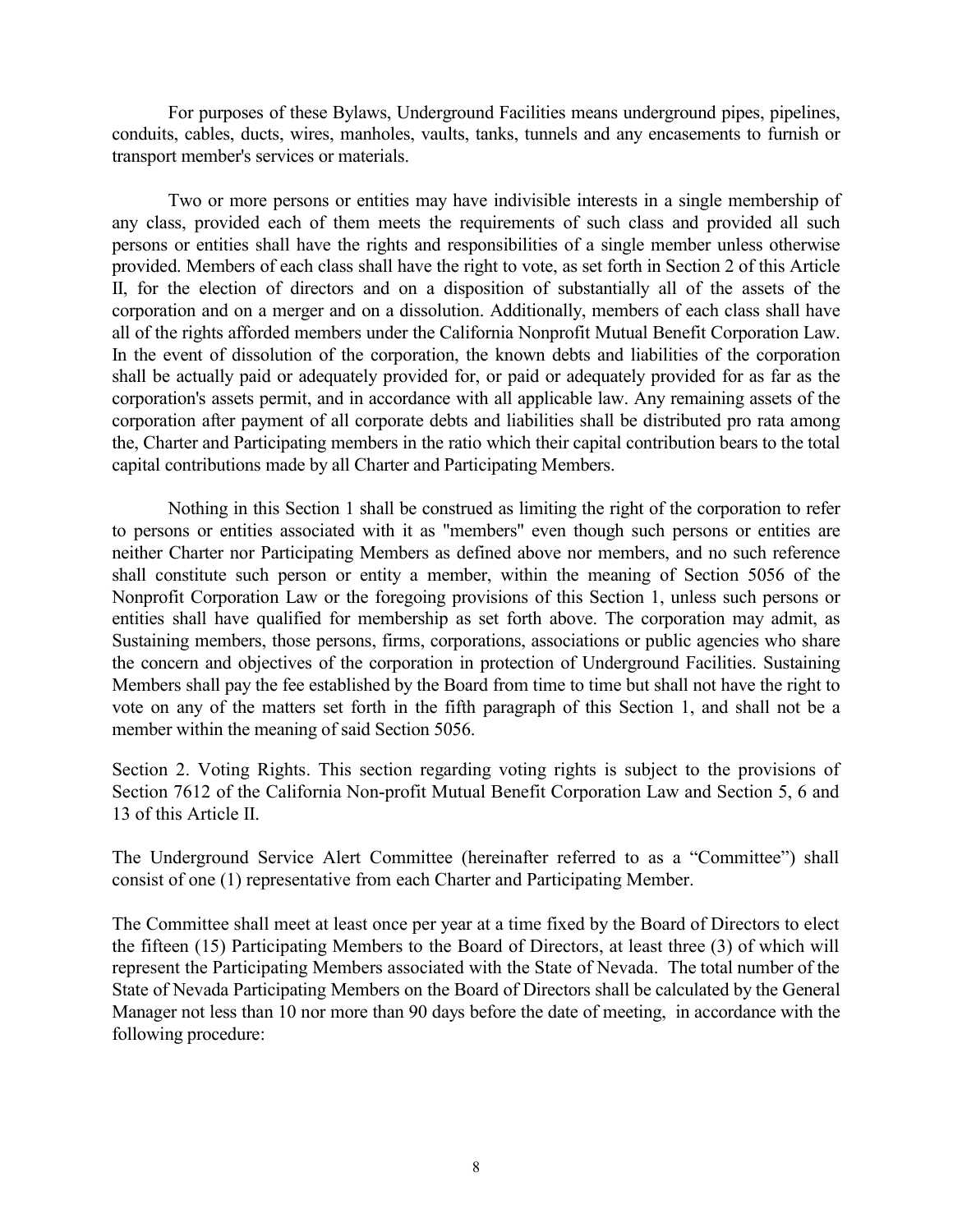# STEP 1: DETERMINATION OF THE STATE OF NEVADA'S PARTICIPATING MEMBERSHIP PERCENTAGE OF THE TOTAL CHARTER AND PARTICIPATING MEMBERSHIP OF THE CORPORATION:

# **CALCULATION**

The total number of the State of Nevada Participating Members of the corporation, divided by the total number of Charter and Participating members of the corporation.

# STEP 2: DETERMINATION OF THE TOTAL NUMBER OF THE STATE OF NEVADA PARTICIPATING MEMBERS ON THE BOARD OF DIRECTORS OF THE CORPORATION:

## CALCULATION

The State of Nevada's Participating Membership percentage of the total Charter and Participating membership of the corporation, times the total "number of directors". The results of the foregoing multiplication calculation shall be rounded up, 0.5 or higher, to the next whole number.

The Board of Directors shall consist of ten (10) Charter Members who shall each have one (1) vote and fifteen (15) Participating Members who shall each have one (1) vote.

Any Member who fails to remain in good standing, as defined in Section 6 of this Article II, shall not be entitled to vote on any matters brought before the Members.

Section 3. Membership Fees / Dues. Each member shall be billed a sum in accordance with the USA Membership Fee Schedule, Exhibit I of the USA Operating Procedures, hereby appendaged and incorporated to the Bylaws of the Corporation. Assessments will be based on an annual flat rate fee billed to all members, and an annual % of tickets fee billed to those members who receive more than the defined number of tickets in the previous year; as set by the Board.

Section 4. Transfer of Membership. The Board may provide for the transfer of memberships, subject to such restrictions or limitations as the Board deems appropriate, including transfer upon the death, dissolution, merger or reorganization of a member.

Section 5. Termination of Membership. The Board may terminate or suspend a membership or expel or suspend a member for nonpayment of fees, periodic dues or assessments, or for conduct which the Board shall deem inimical to the best interests of the corporation, including, without limitation, violation of any provision of these Bylaws or the Operating Procedures or failure to satisfy membership qualifications. In addition, the membership and all rights of membership shall automatically terminate on the occurrence of any of the following causes: (1) the voluntary resignation of a member with notice as prescribed by these Bylaws; (2) the death of a member; (3) the dissolution of corporate member; and (4) the nonpayment of dues or assessments. The Board shall give the member who is the subject of the proposed action fifteen days' prior notice of the proposed expulsion, suspension or termination and the reasons therefor. The member may submit a written statement to the Board regarding the proposed action not less than five days before the effective date of the proposed expulsion, suspension or termination. Prior to the effective date of the proposed expulsion, suspension or termination, the Board shall review any such statement submitted and shall determine the mitigating effect, if any, of the information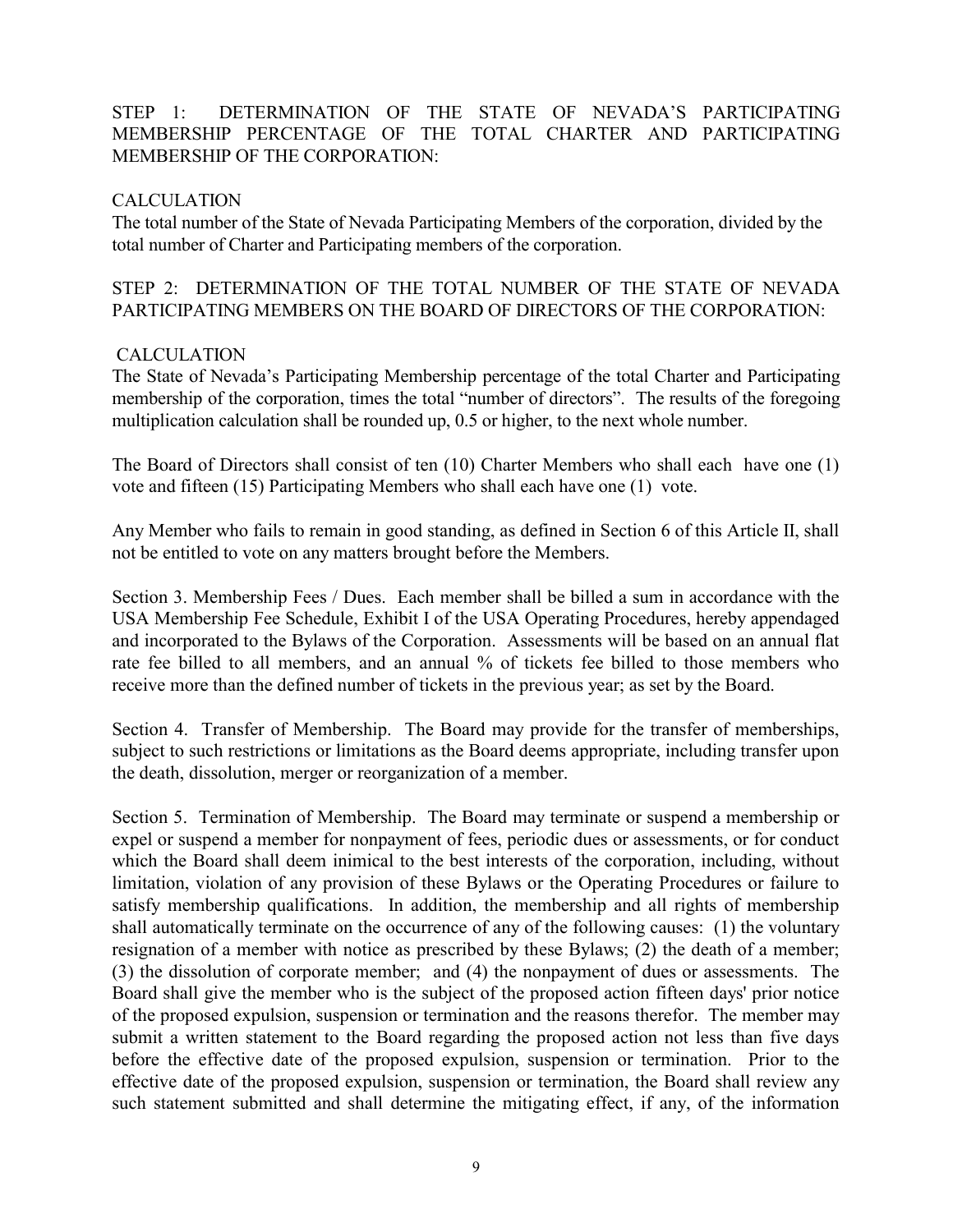contained therein on the proposed expulsion, suspension or termination. A suspended member shall not be entitled to exercise any of the voting rights set forth in Section 2 of this Article II. The membership of any member of the Corporation shall automatically terminate on such member's written request for such termination delivered to the General Manager or Secretary of the Corporation personally or deposited in United States first-class mail, postage prepaid.

All rights of a member in the Corporation and in its property shall cease on the termination of such member's membership. Termination shall not relieve the member from any obligation for charges incurred, services or benefits actually rendered, dues, assessments, or fees, or arising from contract or otherwise. The Corporation shall retain the right to enforce any such obligation or obtain damages for its breach.

Section 6. Good Standing. Any member who shall be in arrears in the payment of any installment of fees, periodic dues or assessments more than 30 days after their due date shall not be in good standing and shall not be entitled to vote as a member.

Section 7. Place of Meetings. Meetings of members shall be held either at the principal office of the corporation or at any other place within or without the State of California which may be designated either by the Board or by the written consent of all persons entitled to vote thereat, given either before or after the meeting and filed with the Secretary.

Section 8. Annual Meetings. Annual meetings of members shall be held on such dates and at such times as may be fixed by the Board. In any year in which directors are elected, the election shall be held at the annual meeting. Any other proper business may be transacted at the meeting.

Section 9. Special Meetings. Special meetings of members may be called at any time by the Board, the Chairman of the Board, the General Manager or not less than five percent of the members. Upon request in writing to the Chairman of the Board, the General Manager, any Acting General Manager or the Secretary by any person (other than the Board) entitled to call a special meeting of members, the officer forthwith shall cause notice to be given to the members entitled to vote that a meeting will be held at a time fixed by the Board, not less than 35 nor more than 90 days after the receipt of the request. If the notice is not given within 20 days after receipt of the request, the persons entitled to call the meeting may give the notice.

Section 10. Notice of Annual or Special Meetings. Written notice of each annual or special meeting of members shall be given, not less than 10 nor more than 90 days before the date of the meeting, to each member entitled to vote thereat; provided, however, that if notice is given by mail, and the notice is not mailed by first class, registered, or certified mail, the notice shall be given not less than 20 days before the meeting. Such notice shall state the place, date and hour of the meeting and (a) in the case of a special meeting, the general nature of the business to be transacted, and no other business may be transacted, or (b) in the case of the annual meeting, those matters which the Board, at the time of the mailing of the notice, intends to present for action by the members, but, subject to the provisions of applicable law, any proper matter may be presented at the meeting for such action. The notice of any meeting at which directors are to be elected shall include the names of all those who are nominees at the time the notice is sent to members.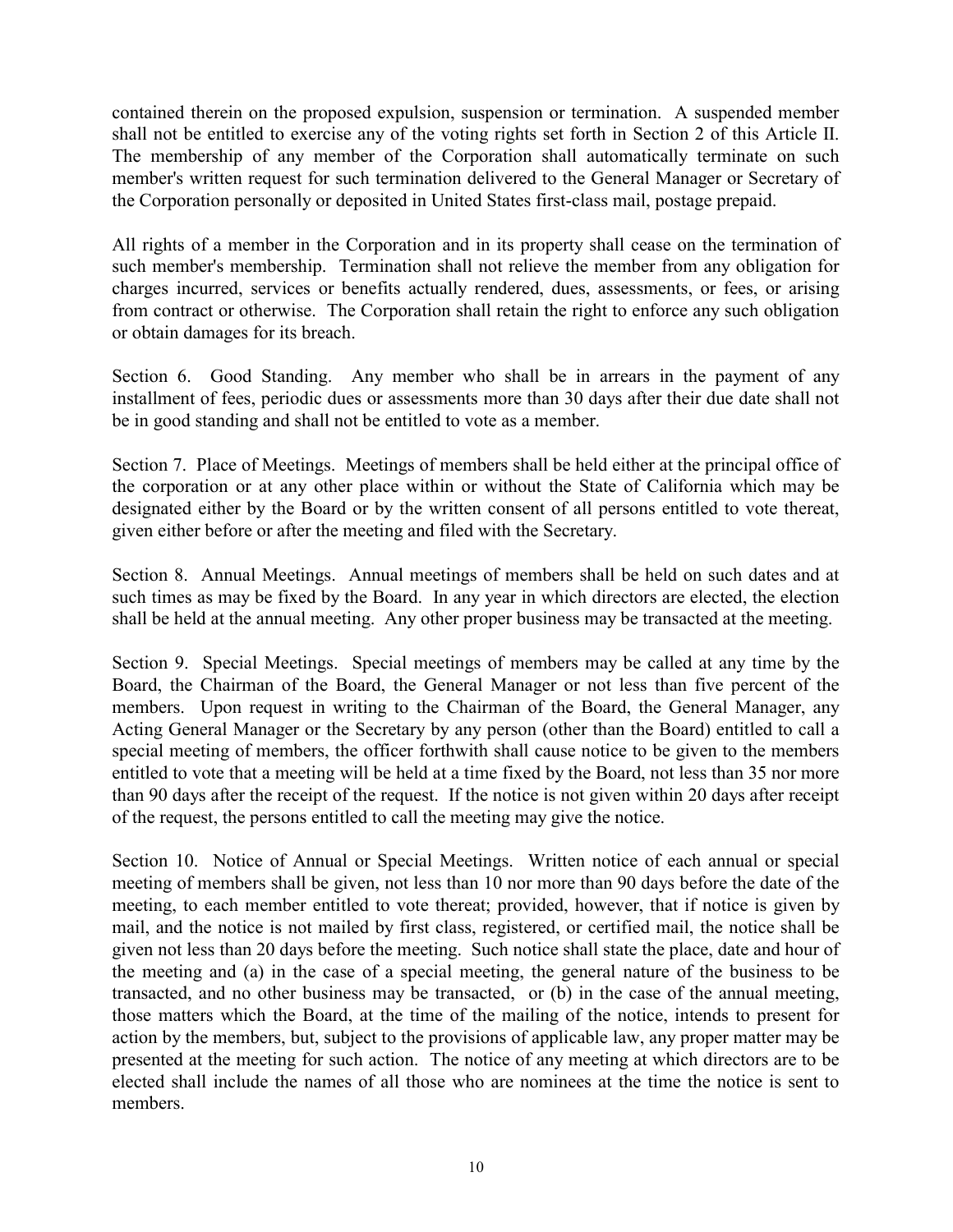Notice of a members' meeting shall be given either personally or by mail or by other means of written communication, addressed to a member at the address of such member entitled to vote appearing on the books of the corporation or given by the member to the corporation for the purpose of notice, or, if no such address appears or is given, at the place where the principal office of the corporation is located or by publication at least once in a newspaper of general circulation in the county in which the principal offices is located. Notice by mail shall be deemed to have been given at the time a written notice is deposited in the United States mails, postage prepaid. Any other written notice shall be deemed to have been given at the time it is personally delivered to the recipient or is delivered to a common carrier for transmission, or actually transmitted by the person giving the notice by electronic means, to the recipient.

No meeting of members may be adjourned more than 45 days. If a meeting is adjourned to another time or place, and thereafter a new record date is fixed for notice or voting, a notice of the adjourned meeting shall be given to each member of record who, on the record date for notice of the meeting, is entitled to vote at the meeting.

Section 11. Quorum. A majority of the total voting power of the members must be represented at any meeting of the members in person or by proxy in order to constitute a quorum at any meeting of members. If a quorum is present, the affirmative vote of the majority of the voting power represented at the meeting, entitled to vote, and voting on any matter shall be the act of the members, unless the vote of a greater number or voting by classes is required by law, by the Articles or by these Bylaws, except as provided in the following sentence. The members present at a duly called or held meeting at which a quorum is present may continue to do business until adjournment, notwithstanding the withdrawal of enough members to leave less than a quorum, if any action taken (other than adjournment) is approved by at least a majority of the members required to constitute a quorum.

Section 12. Adjourned Meetings and Notice Thereof. Any members' meeting, whether or not a quorum is present, may be adjourned from time to time by the vote of a majority of the votes represented, but in the absence of a quorum (except as provided in Section 11 of this Article II) no other business may be transacted at such meeting.

It shall not be necessary to give any notice of the time and place of the adjourned meeting or of the business to be transacted thereat, other than by announcement at the meeting at which such adjournment is taken; provided, however, when any members' meeting is adjourned for more than 45 days or, if after adjournment a new record date is fixed for the adjourned meeting, notice of the adjourned meeting shall be given as in the case of the meeting as originally called, whether annual or special.

Section 13. Voting. The members entitled to notice of any meeting or to vote at any such meeting shall be only persons in whose name memberships stand on the records of the corporation on the record date for notice determined in accordance with Section 14 of this Article II.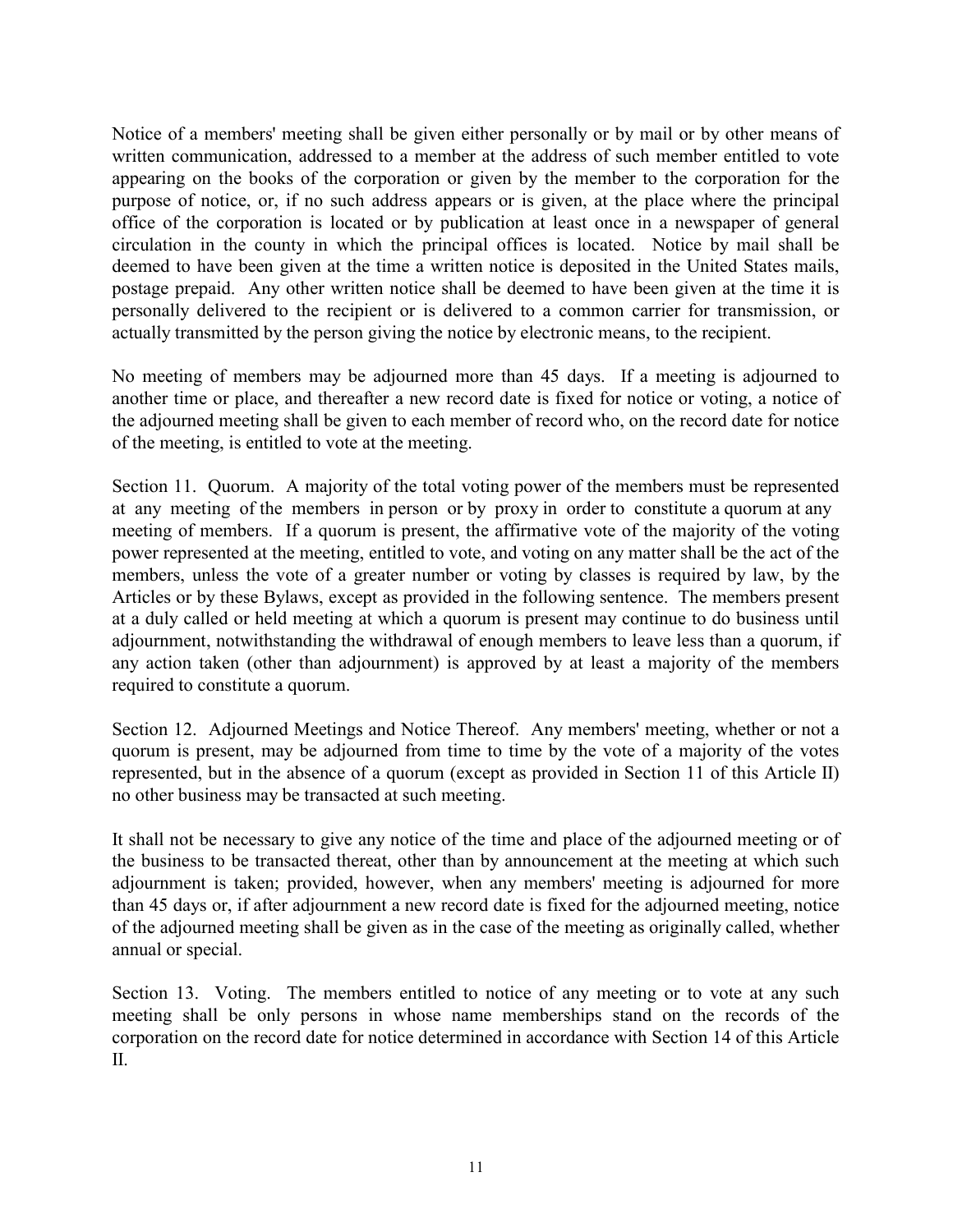Elections need not be by ballot; provided, however, that all elections for directors must be by ballot upon demand made by a member at the meeting and before the voting begins.

In any election of directors, the candidates receiving the highest number of votes are elected.

The Committee members' vote shall be by the official member's representative or his designated proxy.

Voting shall in all cases be subject to the provisions of Chapter 6 of the California Nonprofit Mutual Benefit Corporation Law.

Section 14. Record Date. The Board may fix, in advance, a record date for the determination of the members entitled to notice of any meeting of members. The record date so fixed shall be not more than 60 days nor less than 10 days prior to the date of the meeting. When a record date is so fixed, only members of record on that date are entitled to notice of the meeting for which the record date was fixed. A determination of members of record entitled to notice of a meeting of members shall apply to any adjournment of the meeting unless the Board fixes a new record date for the adjourned meeting. The Board shall fix a new record date if the meeting is adjourned for more than 45 days.

The Board may fix, in advance, a record date for the determination of members entitled to vote at a meeting of members or to cast written ballots or to exercise any rights in respect of any other lawful action. The record date so fixed shall be not more than 60 days before the date of the meeting or before the date on which the first written ballot is mailed or solicited or before such other action, as the case may be. A determination of members of record entitled to vote at a meeting shall apply to any adjournment of the meeting unless the Board fixes a new record date for the adjourned meeting.

If no record date is fixed by the Board, the record date for determining members entitled to notice of a meeting of members shall be at the close of business on the business day next preceding the day on which notice is given or, if notice is waived, at the close of business on the business day next preceding the day on which the meeting is held. If no record date is fixed by the Board, members on the day of the meeting who are otherwise eligible to vote are entitled to vote at the meeting of members or, in the case of an adjourned meeting, members on the day of the adjourned meeting who are otherwise eligible to vote are entitled to vote at the adjourned meeting of members. The record date for determining members for any purpose other than set forth in this Section 14 or Section 10 or 16 of this Article II shall be at the close of business on the day on which the Board adopts the resolution relating thereto, or the sixtieth day prior to the date of such other action, whichever is later.

Section 15. Consent of Absentees. The transactions of any meeting of members, however called and noticed, and wherever held, are as valid as though had at a meeting duly held after regular call and notice, if a quorum is present and if, either before or after the meeting, each of the members entitled to vote not present signs a written waiver of notice or a consent to the holding of the meeting or an approval of the minutes thereof. All such waivers, consents and approvals shall be filed with the corporate records or made a part of the minutes of the meeting.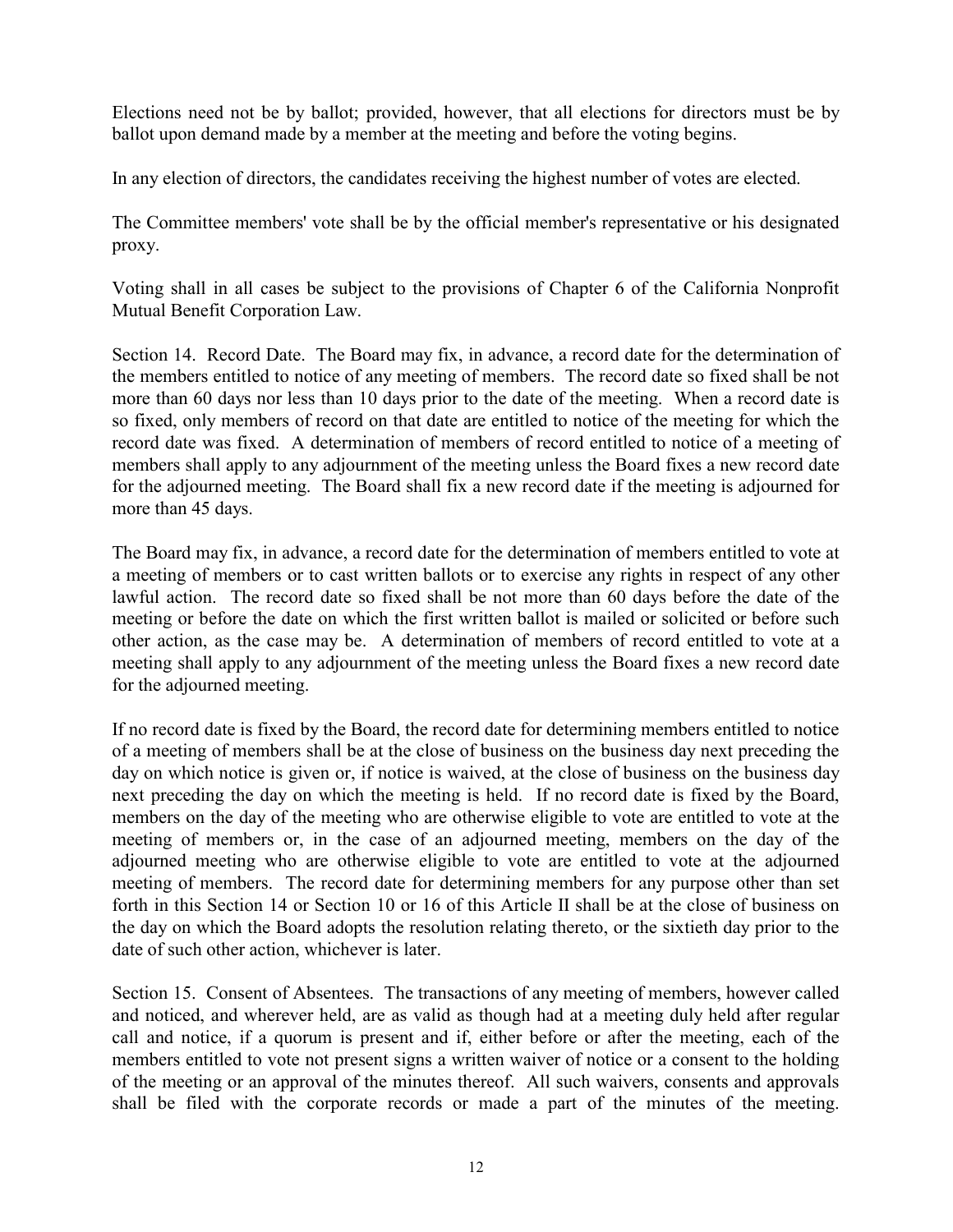Attendance of a member at a meeting shall constitute a waiver of notice of and presence at such meeting, except when the member objects, at the beginning of the meeting, to the transaction of any business because the meeting is not lawfully called or convened and except that attendance at a meeting is not a waiver of any right to object to the consideration of matters required by the California Nonprofit Mutual Benefit Corporation Law to be included in the notice but not so included, if such objection is expressly made at the meeting. Neither the business to be transacted at nor the purpose of any regular or special meeting of members need be specified in any written waiver of notice, consent to the holding of the meeting or approval of the minutes thereof, except as provided in Section 7511(f) of the California Nonprofit Mutual Benefit Corporation Law.

Section 16. Action Without Meeting. Subject to Section 7513 of the California Nonprofit Mutual Benefit Corporation Law, any action, except election of directors, which, under any provision of the California Nonprofit Mutual Benefit Corporation Law, may be taken at any regular or special meeting of members, may be taken without a meeting if the written ballot of every member entitled to vote is solicited, if the required number of signed approvals in writing, setting forth the action so taken, is received, and if the number of ballots cast within the time period specified equals or exceeds the quorum required to be present at a meeting authorizing the action, and the number of approvals equals or exceeds the number of votes that would be required to approve at a meeting at which the total number of votes cast was the same as the number of votes cast. Unless a record date for voting purposes be fixed as provided in Section 14 of this Article II, the record date for determining members entitled to cast written ballots pursuant to this Section 16, when no prior action by the Board has been taken, shall be the day on which the first written ballot is mailed or solicited, whichever is first.

Section 17. Proxies. Every member entitled to vote a membership has the right to do so either in person or by one or more persons authorized by a written proxy executed by such member and filed with the Secretary. Any proxy duly executed is not revoked and continues in full force and effect until revoked by the person executing it prior to the vote pursuant thereto. Such revocation may be effected either (i) by a writing delivered to the Secretary of the Corporation stating that the proxy is revoked, (ii) by a subsequent proxy executed by the person executing the prior proxy and presented to the meeting, or (iii) as to any meeting, by attendance at the meeting and voting in person by the person executing the proxy; provided, however, that no proxy shall be valid after the expiration of 11 months from the date of its execution unless otherwise provided in the proxy, except that the maximum term of any proxy shall be three years from the date of execution.

Section 18. Inspectors of Election. In advance of any meeting of members, the Board may appoint inspectors of election to act at such meeting and any adjournment thereof. If inspectors of election be not so appointed, or if any persons so appointed fail to appear or refuse to act, the chairman of any such meeting may, and on the request of any member or member's proxy shall, make such appointment at the meeting. The number of inspectors shall be either one or three. If appointed at a meeting on the request of one or more members or proxies, the majority of members represented in person or by proxy shall determine whether one or three inspectors are to be appointed.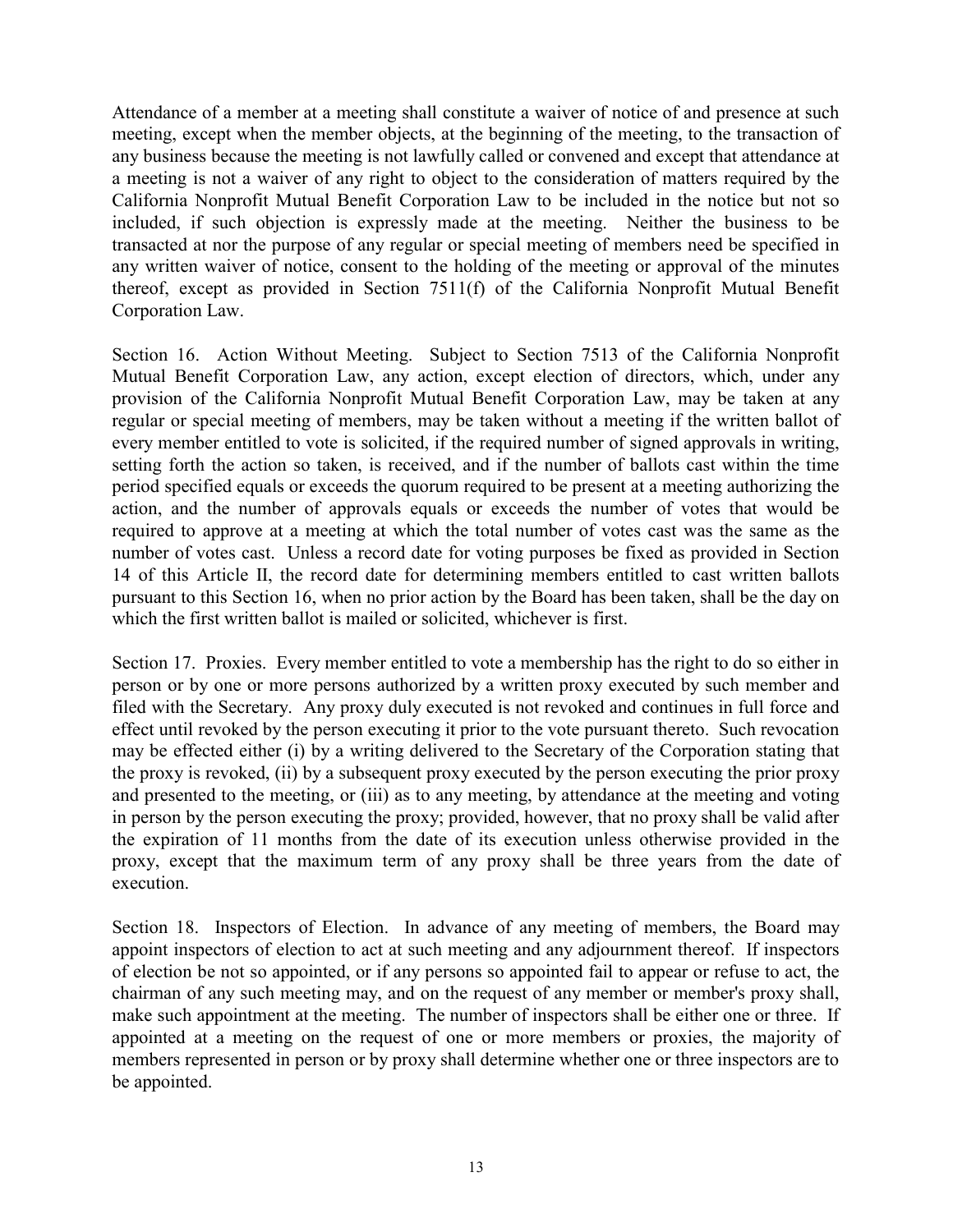The duties of such inspectors shall be as prescribed by Section 7614 (b) of the California Nonprofit Mutual Benefit Corporation Law and shall include: determining the number of memberships outstanding; determining the memberships represented at the meeting; determining the existence of a quorum; determining the authenticity, validity and effect of proxies; receiving votes, ballots or consents; hearing and determining all challenges and questions in any way arising in connection with the right to vote; counting and tabulating all votes or consents; determining when the polls shall close; determining the results; and doing such acts as may be proper to conduct the election or vote with fairness to all members. If there are three inspectors of election, the decision, act or certificate of a majority is effective in all respects as the decision, act or certificate of all.

Section 19. Conduct of Meeting. The Chairman of the Board shall preside as chairman at all meetings of the members. The chairman shall conduct each such meeting in a businesslike and fair manner, but shall not be obligated to follow any technical, formal or parliamentary rules or principles of procedure. The chairman's rulings on procedural matters shall be conclusive and binding on all members, unless at the time of a ruling a request for a vote is made to the members entitled to vote and which are represented at the meeting, in which case the decision of a majority of such members shall be conclusive and binding on all members. Without limiting the generality of the foregoing, the chairman shall have all of the powers usually vested in the chairman of a meeting of members.

Section 20. The Corporation may accept Associates who shall be non-members associated with the Corporation on the following basis: Associates shall be non-members, and therefore, nonowners of the Corporation, and shall have no right to vote in any corporate matters, nor to receive assets in the event of dissolution of the Corporation.

Other than being non-members, with no right to vote, nor receive corporate property, Associates of the Corporation shall have all other rights, and fulfill all obligations and responsibilities, including the payment of fees, as set forth in the Corporation's Articles, Bylaws and Operating Procedures for Participating Members.

The Corporation hereby authorizes Associates so that those persons, firms, corporations, associations, and governmental or public entities or agencies who do not desire to become members or who are precluded from membership shall have the opportunity to associate with the Corporation for the mutual benefit of the Associates, the Corporation and the members of the Corporation.

Section 21. Stakeholder Members.

 (a) Annual appointment: The Board will review and approve each individual Stakeholder Member at the annual meeting of the Board of Directors.

 (b) Term: Stakeholder Members will serve for a period of one (1) year. The Board will consider rotating Stakeholder positions between multiple like industry entities who have requested to participate as a Stakeholder. If none, then the Board may approve consecutive terms of service for one (1) or more of the approved Stakeholder Members. If there are no requests to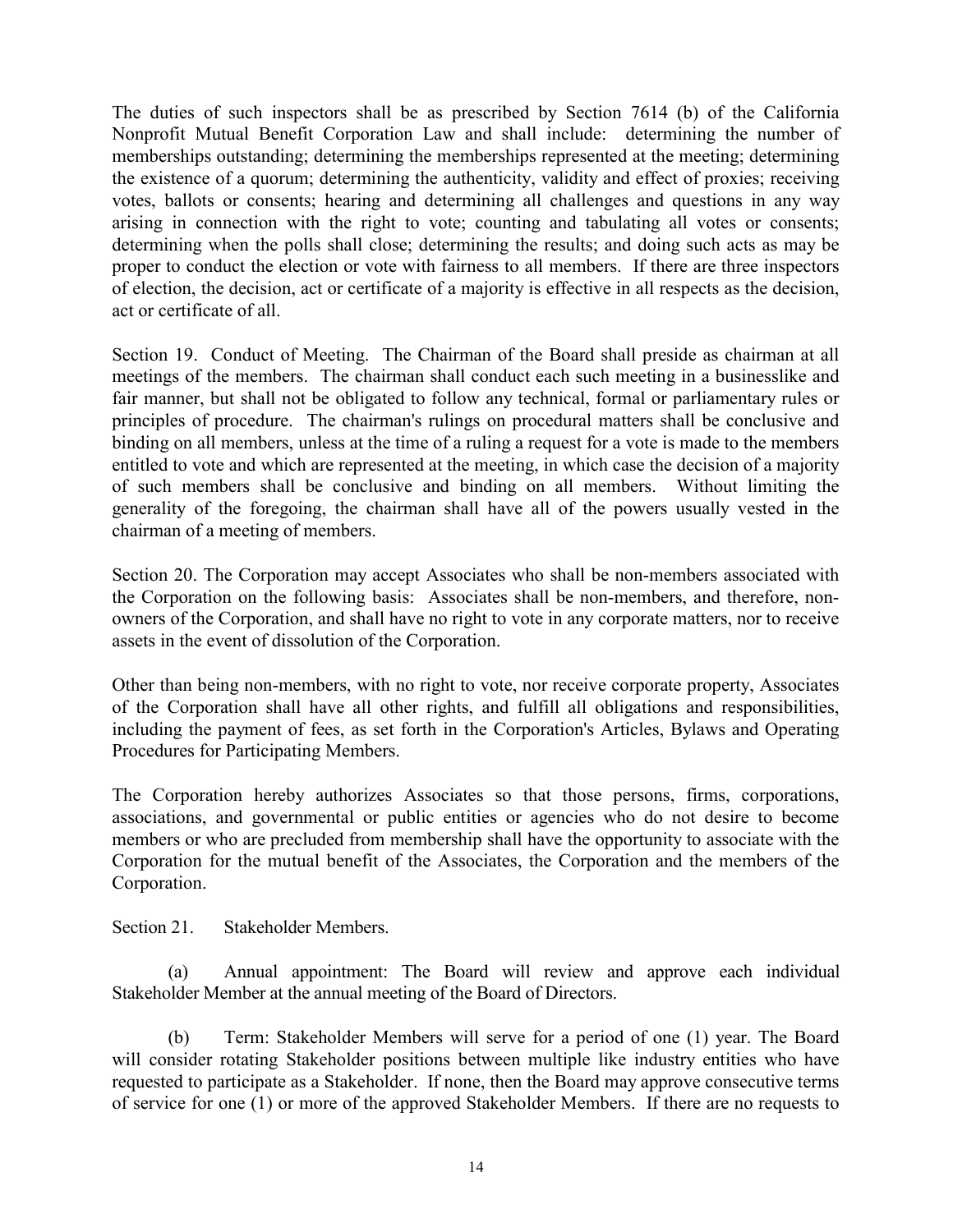participate as a Stakeholder, the positon will be left vacant until such time as there may be a request to participate.

 (c) No Board Voting Rights: Stakeholders shall not be entitled to vote at any Board meetings.

 (d) Voting on Committee. Stakeholder Class Members may serve on Board Committees. The appointment of a Stakeholder to any Board Committee shall be made consistent with the Bylaws of the Corporation and subject to the limitations set forth in Section 21 (c) of the Bylaws. Stakeholders may vote on any and all issues brought before any Board Committee to which they are appointed.

 (e) No Membership Fee. Stakeholder Members shall not be charged a Stakeholder Membership fee.

 (f) Attendance at Board Meetings. Stakeholders may attend and participate in all general session meetings of the Board, in person or by tele/web conference, or similar communications systems. The Stakeholder Members shall not be entitled to participate in any closed-session meetings of the Board.

 (g) Order. Stakeholders shall conduct themselves in a professional manner during general session meetings, adhering to the rules and procedures adopted by the Board.

 (h) Automatic Withdrawal. Where a Stakeholder Member fails to attend three (3) Board meetings within their one-year appointment term , (an "Absent Stakeholder"), the Absent Stakeholder and the entity from which the Absent Stakeholder was chosen will be deemed to have tendered his/her/its resignation(s). The Board may, at its discretion, fill the vacated Stakeholder Member position with another representative from a similar category and state. A resigned representative may be reinstated with the approval of the Board.

 (i) Limitation of Rights. The Stakeholder Members shall not have any rights or entitlements with respect to:

- (i) Any indemnity provided by the Corporation;
- (ii) Any rights to any distributions from the Corporation at any time;
- (iii) Any right of inspection of the Corporation's corporate records and accounts, notwithstanding the provisions of
	- California Corporations Code § 8330 et seq.;
- (iv) The ability to act on behalf of the Board or the Corporation;
- (v) The transfer of his/her/its membership; and/or
- (vi) The designation of a substitute or proxy in lieu of the approved designated representative.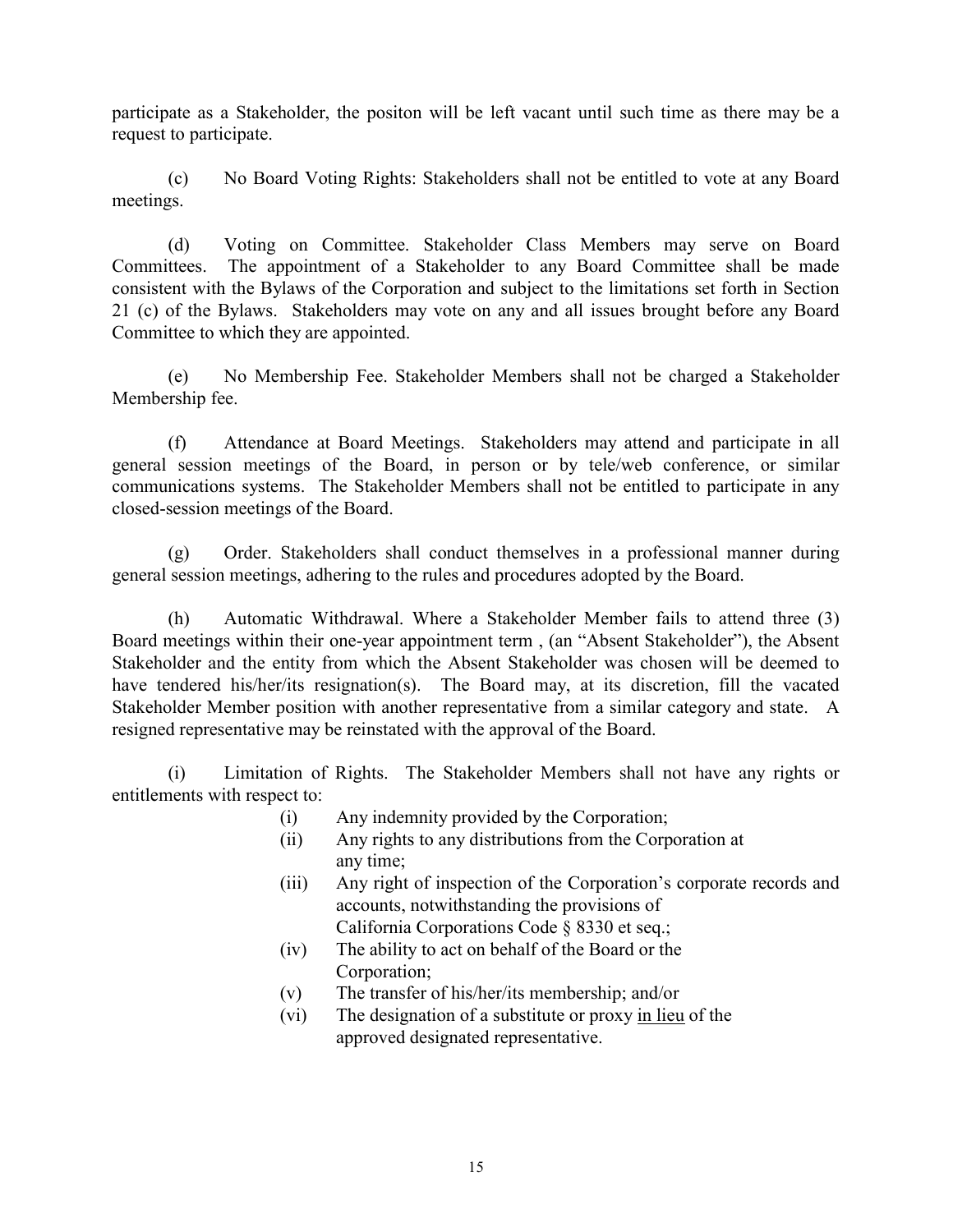(j) Duty to Corporation. The Stakeholder shall owe a duty of trust and confidence to the Corporation in order to safeguard and protect any and all confidential information and trade secrets of the Corporation.

## ARTICLE III DIRECTORS

Section 1. Powers. Subject to limitations of the Articles, of these Bylaws and of the California Nonprofit Mutual Benefit Corporation Law relating to action required to be approved by the members or by a majority of members, the activities and affairs of the corporation shall be conducted and all corporate powers shall be exercised by or under the direction of the Board. The Board may delegate the management of the activities of the corporation to any person or persons, a management company or committees, however composed, provided that the activities and affairs of the corporation shall be managed and all corporate powers shall be exercised under the ultimate direction of the Board. Without prejudice to such general powers, but subject to the same limitations, it is hereby expressly declared that the Board shall have the following powers in addition to the other powers enumerated in these Bylaws:

(a) To select and remove all the other officers, agents and employees of the corporation, prescribe powers and duties for them as may not be inconsistent with law, the Articles or these Bylaws, fix their compensation and require from them security for faithful service.

(b) To conduct, manage and control the affairs and activities of the corporation and to make such rules and regulations therefor not inconsistent with law, the Articles or these Bylaws, as they may deem best.

(c) To adopt, make and use a corporate seal, and to prescribe the forms of certificates of membership, and to alter the form of such seal and of such certificates from time to time as they may deem best.

(d) To authorize the issuance of memberships of the corporation from time to time, upon such terms and for such consideration as may be lawful.

(e) To borrow money and incur indebtedness for the purposes of the corporation, and to cause to be executed and delivered therefor, in the corporate name, promissory notes, bonds, debentures, deeds of trust, mortgages, pledges, hypothecations or other evidences of debt and securities therefor; provided that such power to borrow money and incur indebtedness shall be exercised only upon the affirmative vote of two-thirds (2/3) of the directors present at a duly held meeting with a quorum present.

The proposed budget may be approved or modified as determined by the Board.

Section 2. Number of Directors. The authorized number of directors shall be twenty-five (25) until changed by amendment of the Articles or by Bylaw duly adopted by the members.

Section 3. Qualifications of Directors. Each director shall be either an officer or an employee of a member.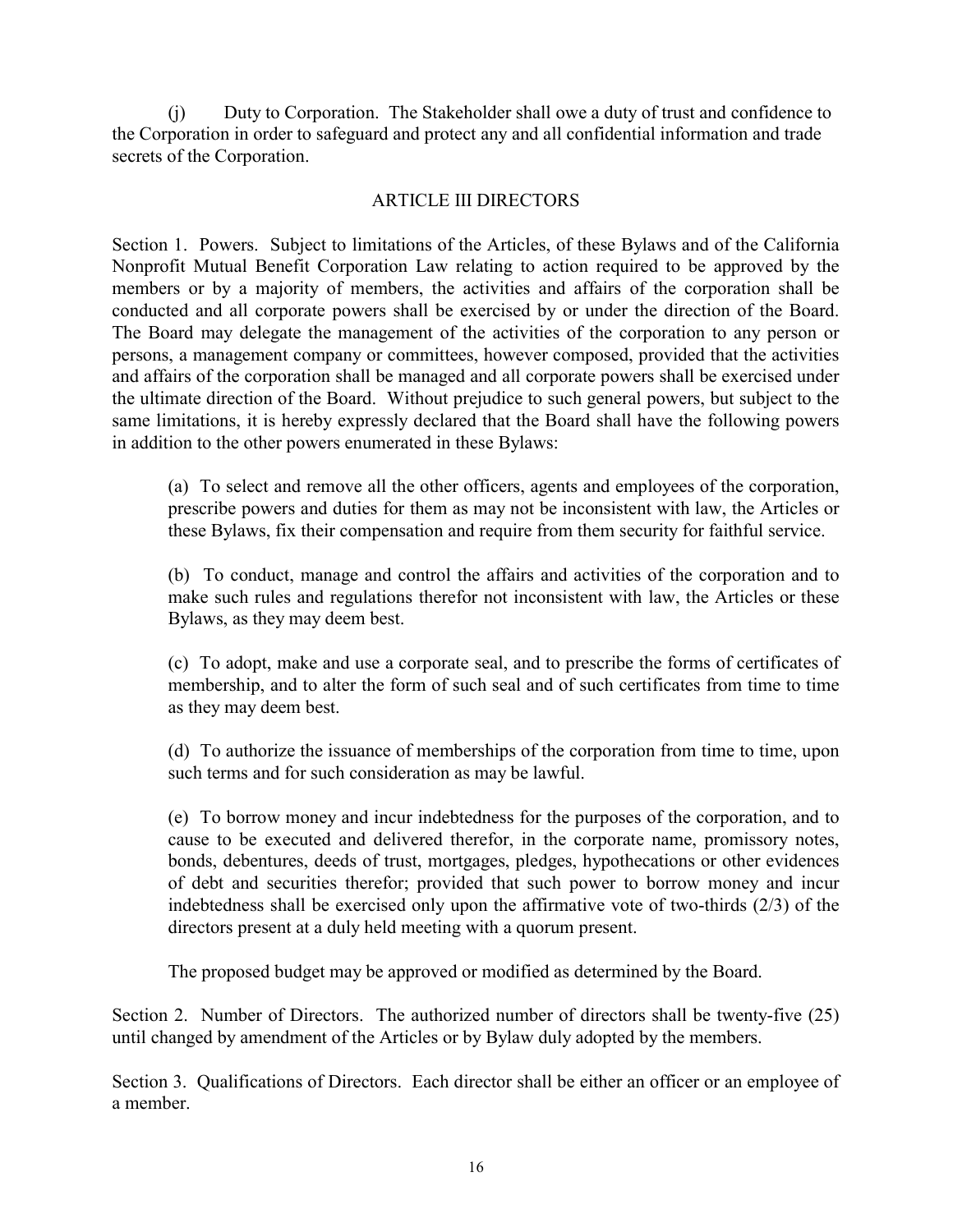Section 4. Election and Term of Office. Directors shall be elected at each annual meeting of the members, but if any such annual meeting is not held or the directors are not elected thereat, the directors may be elected at any special meeting of members held for that purpose. Each director shall serve until the next annual meeting of members and until a successor has been elected and qualified.

Section 5. Vacancies. Any director may resign effective upon giving written notice to the Chairman of the Board, the General Manager, the Secretary or the Board, unless the notice specifies a later time for the effectiveness of such resignation. If the resignation is effective at a future time, a successor may be elected before such time to take office when the resignation becomes effective.

Vacancies in the Board, except those existing as a result of a removal of a director by the members, may be filled by a majority of the remaining directors, although less than a quorum or by a sole remaining director, and each director so elected shall hold office until the expiration of the term of the replaced director and until such replacement director's successor has been elected and qualified.

A vacancy or vacancies in the Board shall be deemed to exist in case of the death, resignation or removal of any director, or if the authorized number of directors be increased, or if the members fail, at any regular or special meeting of members at which any director or directors are elected, to elect the full authorized number of directors to be voted for at that meeting.

The Board may declare vacant the office of a director who has been declared of unsound mind by a final order of court, convicted of a felony, or been found by a final order or judgment of any court to have breached any duty arising under Section 7238 of the California Nonprofit Mutual Benefit Corporation Law, or who no longer meets the qualifications set forth in Section 3 of this Article III.

The members may elect a director or directors at any time to fill any vacancy or vacancies not filled by the directors.

No reduction of the authorized number of directors shall have the effect of removing any director prior to the expiration of the director's term of office.

Section 6. Place of Meeting. Regular or special meetings of the Board shall be held at any place within or without the State of California which has been designated from time to time by the Board. In the absence of such designation, regular meetings shall be held at the principal office of the corporation.

Section 7. Regular Meetings. Immediately following each annual meeting of members, the Board shall hold a regular meeting for the purpose of organization, election of officers and the transaction of other business.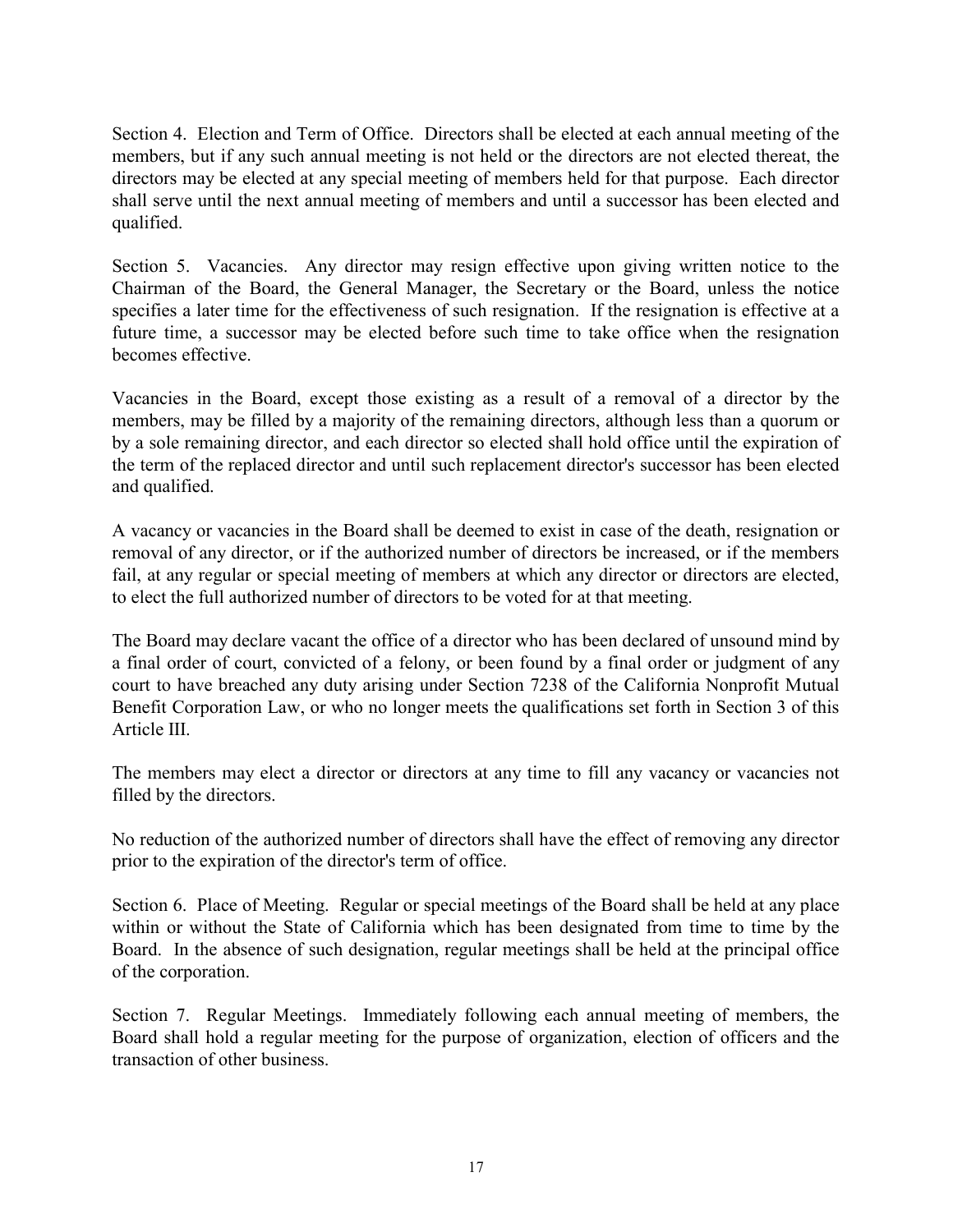Section 8. Special Meetings. Special meetings of the Board for any purpose or purposes may be called at any time by the Chairman of the Board, the General Manager, any Acting General Manager, the Secretary or any two directors.

Special meetings of the Board shall be held upon four days' notice by first class mail or 48 hours' notice given personally or by telephone, telegraph, telex or other similar means of communication. Any such notice shall be addressed or delivered to each director at such director's address as it is shown upon the records of the corporation or as may have been given to the corporation by the director for purposes of notice or, if such address is not shown on such records or is not readily ascertainable, at the place in which the meetings of the directors are regularly held.

Notice by mail shall be deemed to have been given at the time a written notice is deposited in the United States Mails, postage prepaid. Any other written notice shall be deemed to have been given at the time it is personally delivered to the recipient or is delivered to a common carrier for transmission, or actually transmitted by the person giving the notice by electronic means to the recipient. Oral notice shall be deemed to have been given at the time it is communicated, in person or by telephone or wireless, to the recipient or to a person at the office of the recipient who the person giving the notice has reason to believe will promptly communicate it to the receiver.

Section 9. Quorum. Forty percent (40%) of the number of directors fixed by the Board within the limits authorized by Section 2 of this Article III shall constitute a quorum of the Board for the transaction of business, except to adjourn as provided in Section 11 of this Article III. Every act or decision done or made by a majority of the directors present at a meeting duly held at which a quorum is present shall be regarded as the act of the Board, unless a greater number be required by law or by the Articles, except as provided in the next sentence. A meeting at which a quorum is initially present may continue to transact business notwithstanding the withdrawal of directors, if any action taken is approved by at least a majority of the required quorum for such meeting.

Section 10. Participation in Meetings by Tele/Web Conference. Members of the Board may participate in a meeting through use of tele/web conference or similar communications systems..

Section 11. Waiver of Notice. Notice of a meeting need not be given to any director who signs a waiver of notice or a written consent to holding the meeting or an approval of the minutes thereof, whether before or after the meeting, or who attends the meeting without protesting, prior thereto or at its commencement, the lack of notice to such director. All such waivers, consents and approvals shall be filed with the corporate records or made a part of the minutes of the meetings.

Section 12. Adjournment. A majority of the directors present, whether or not a quorum is present, may adjourn any director's meeting to another time and place. Notice of the time and place of holding an adjourned meeting need not be given to absent directors if the time and place be fixed at the meeting adjourned, except as provided in the next sentence. If the meeting is adjourned for more than 24 hours, notice of any adjournment to another time or place shall be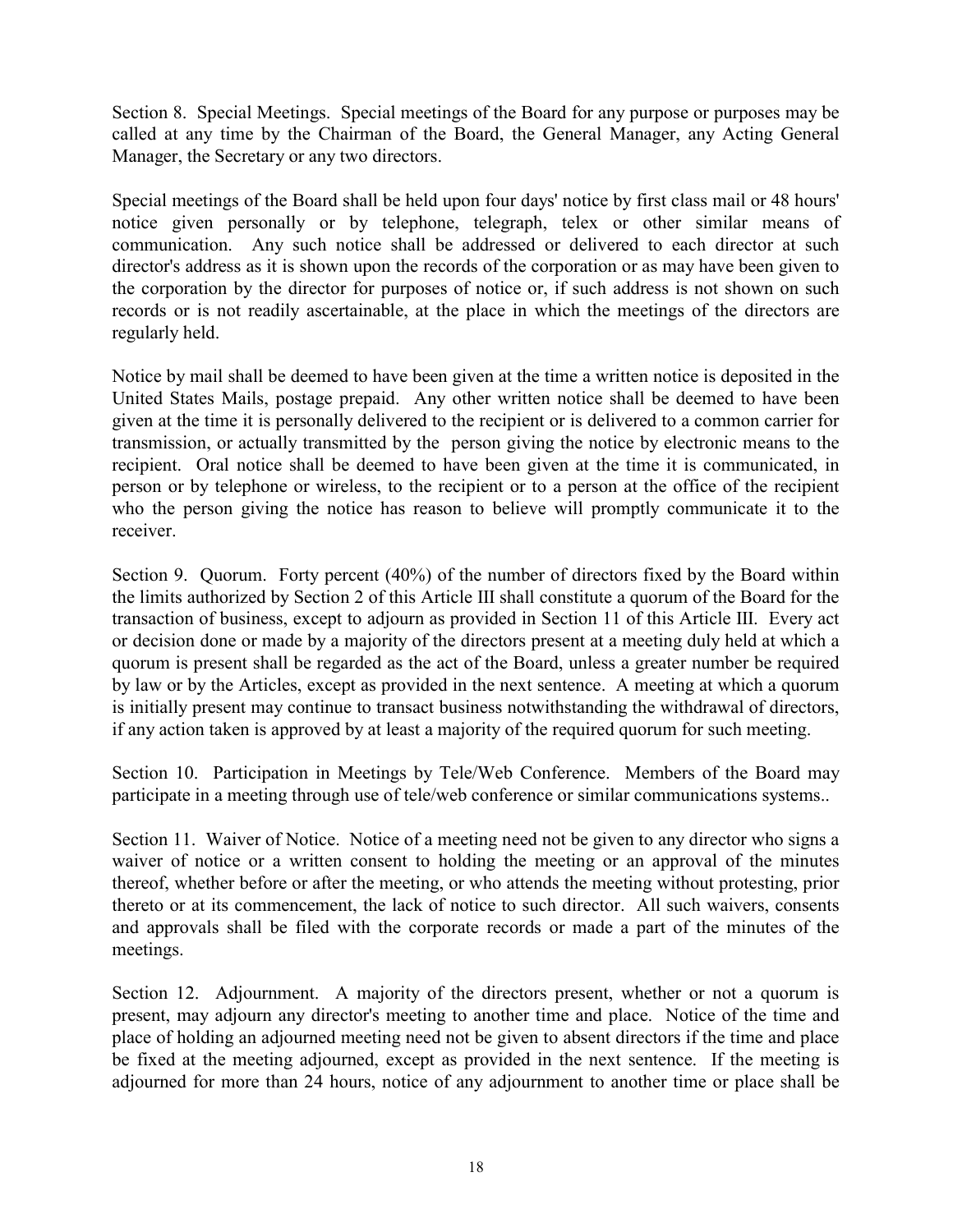given prior to the time of the adjourned meeting to the directors who were not present at the time of the adjournment.

Section 13. Action without Meeting. Any action required or permitted to be taken by the Board may be taken without a meeting if all members of the Board shall individually or collectively consent in writing to such action. Such consent or consents shall have the same effect as a unanimous vote of the Board and shall be filed with the minutes of the proceedings of the Board.

Section 14. Rights of Inspection. Every director shall have the absolute right at any reasonable time to inspect and copy all books, records and documents of every kind and to inspect the physical properties of the corporation.

Section 15. Committees. The Board may appoint one or more committees, each consisting of two or more directors, and delegate to such committees any of the authority of the Board except with respect to:

- (a) The approval of any action for which the California Nonprofit Mutual Benefit Corporation Law also requires approval of the members or approval of a majority of all members;
- (b) The filling of vacancies on the Board or in any committee;
- (c) The fixing of compensation of the directors for serving on the Board or on any committee;
- (d) The amendment or repeal of Bylaws or the adoption of new Bylaws;
- (e) The amendment or repeal or any resolution of the Board which by its express terms is not so amendable or repealable;
- (f) The appointment of other committees of the Board or the members thereof;
- (g) The expenditure of corporate funds to support a nominee for director after there are more people nominated for director than can be elected;

(h) Except as provided in Section 7233 of the California Nonprofit Mutual Benefit Law, with respect to any assets held in charitable trust, the approval of any self-dealing transaction;

(i) The contracting for or purchase of any items in an amount in excess of \$500 during any fiscal year; or

(j) The incurrence of debt or liability in an amount in excess of \$500 during any fiscal year.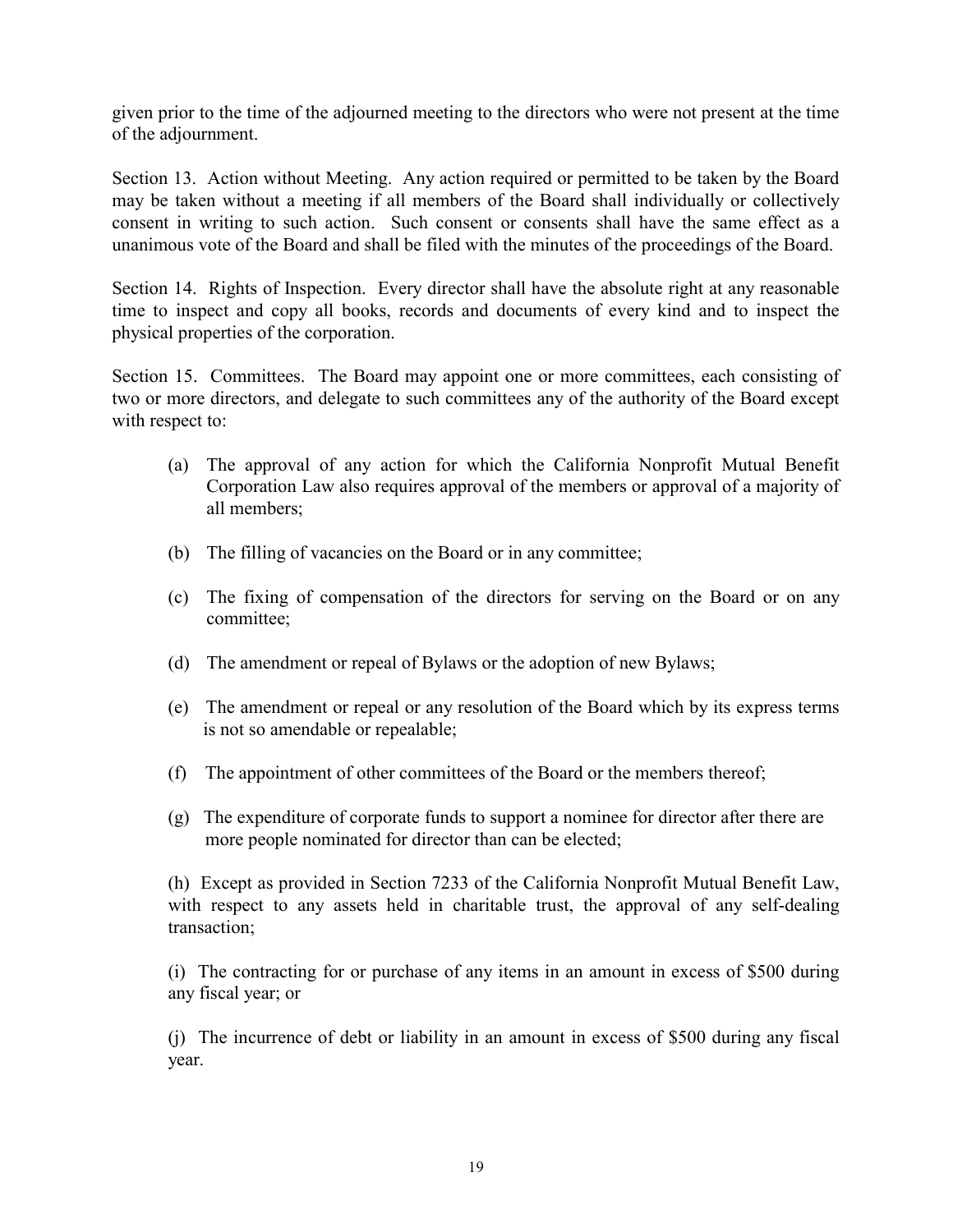Any such committee must be created, and the members thereof appointed, by resolution adopted by a majority of the authorized number of directors then in office, provided a quorum is present, and any such committee may be designated an Executive Committee or by such other name as the Board shall specify. The Board may appoint, in the same manner, alternate members of any committee who may replace any absent member at any meeting of the committee. The Board shall have the power to prescribe the manner in which proceedings of any such committee shall be conducted. In the absence of any such prescription, such committee shall have the power to prescribe the manner in which its proceedings shall be conducted. Unless the Board or such committee shall otherwise provide, the regular and special meetings and other actions of any such committee shall be governed by the provisions of this Article III applicable to meetings and actions of the Board. Minutes shall be kept of each meeting of each committee. The appointment of a committee Chairperson will be by the Co-chairpersons with approval of the Board. The purpose and duration of each committee will be given in writing to the committee's Chairperson within twenty (20) days of its creation and made a matter of record in the minutes of the Board meeting establishing the committee.

An Audit Committee shall be established consisting of two (2) active members. Each member of the committee shall be appointed annually to serve until terminated by resignation, removal, disqualification, or until a successor is appointed and qualified.

The duties to be performed by the Audit Committee shall be to: 1) arrange to audit the corporation's books at the end of each business year; 2) make full report to the directors at the next board meeting; and 3) perform such other duties as are usually required of such a committee in accordance with the law.

Section 16. Fees and Compensation. Directors and members of committees shall not receive any compensation for their services.

# ARTICLE IV OFFICERS

Section 1. Officers. The officers of the corporation shall be a Chairman of the Board, a Vice Chairman of the Board, a General Manager, a Secretary, a Treasurer and a Board Liaison. The corporation may also have, at the discretion of the Board, one or more Acting General Managers, one or more Assistant Secretaries, one or more Assistant Treasurers, and such other officers as may be elected or appointed in accordance with the provisions of Section 3 of this Article IV. Any number of offices may be held by the same person unless the Articles or these Bylaws provide otherwise.

Section 2. Election. The officers of the corporation, except such officers as may be elected or appointed in accordance with the provisions of Section 3 or Section 5 of this Article IV, shall be chosen annually by, and shall serve at the pleasure of, the Board, and shall hold their respective offices until their resignation, removal, or other disqualification from service, or until their respective successors shall be elected.

Section 3. Subordinate Officers. The Board may elect, and may empower the Chairman of the Board to appoint, such other officers as the business of the corporation may require, each of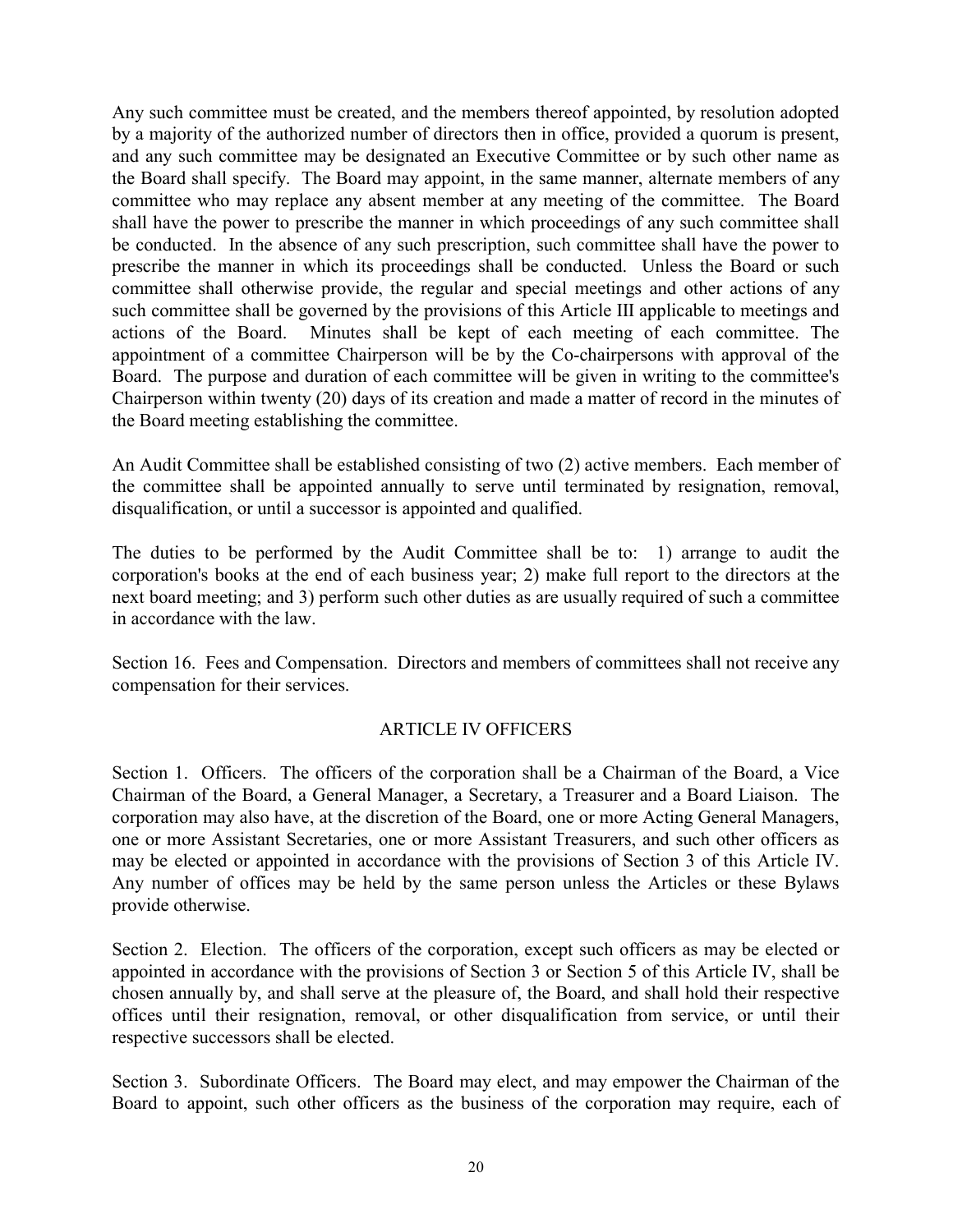whom shall hold office for such period, have such authority and perform such duties as are provided in these Bylaws or as the Board may from time to time determine.

Section 4. Removal and Resignation. Any officer may be removed, based on sufficient cause, by the Board at any time or, except in the case of an office chosen by the Board, any officer upon whom such power of removal may be conferred by the Board. Any such removal shall be without prejudice to the rights, if any, of the officer under any contract of employment of the officer.

Any officer may resign at any time by giving written notice to the corporation, but without prejudice to the rights, if any, of the corporation under any contract to which the officer is a party. Any such resignation shall take effect at the date of the receipt of such notice or at any later time specified therein and, unless otherwise specified therein, the acceptance of such resignation shall not be necessary to make it effective.

Section 5. Vacancies. A vacancy in any office because of death, resignation, removal, disqualification or any other cause shall be filled in the manner prescribed in these Bylaws for regular election or appointment to such office, provided that such vacancies shall be filled as they occur and not on an annual basis.

Section 6. Chairman of the Board. The Chairman of the Board is the chief executive officer of the corporation and has, subject to the control of the Board, general supervision, direction and control of the business and officers of the corporation. The Chairman shall preside at all meetings of the members and at all meetings of the Board. The Chairman has the general powers and duties usually vested in the office of chief executive officer of a corporation and such other powers and duties as may be prescribed by the Board.

Section 7. Vice Chairman. The Vice Chairman of the Board will assume the duties of the Chairman of the Board in his absence.

Section 8. General Manager: Under administrative direction of the USA Board of Directors, to be charged with the administrative and operational affairs of the USA Center. To represent the Board policies and programs with employees and the general public. To review budget requests and make recommendations to the Board on final expenditure levels, to be responsible for employer-employee relations, and to perform other job related work as required.

Section 9. Acting General Manager. In the absence or disability of the General Manager, the Board Liaison shall perform all the duties of the General Manager and, when so acting, shall have all the powers of and be subject to all the restrictions upon the General Manager. The Board Liaison shall have such other powers and perform such other duties as from time to time may be prescribed for them respectively by the Board.

Section 10. Board Liaison. Under the direction of the General Manager and Marketing & Education Manager, to be charged with the responsibility to serve as Board Liaison with the general membership and all stakeholder; participates in and networks with industry related organizations on the local, state, national and international level; provides leadership in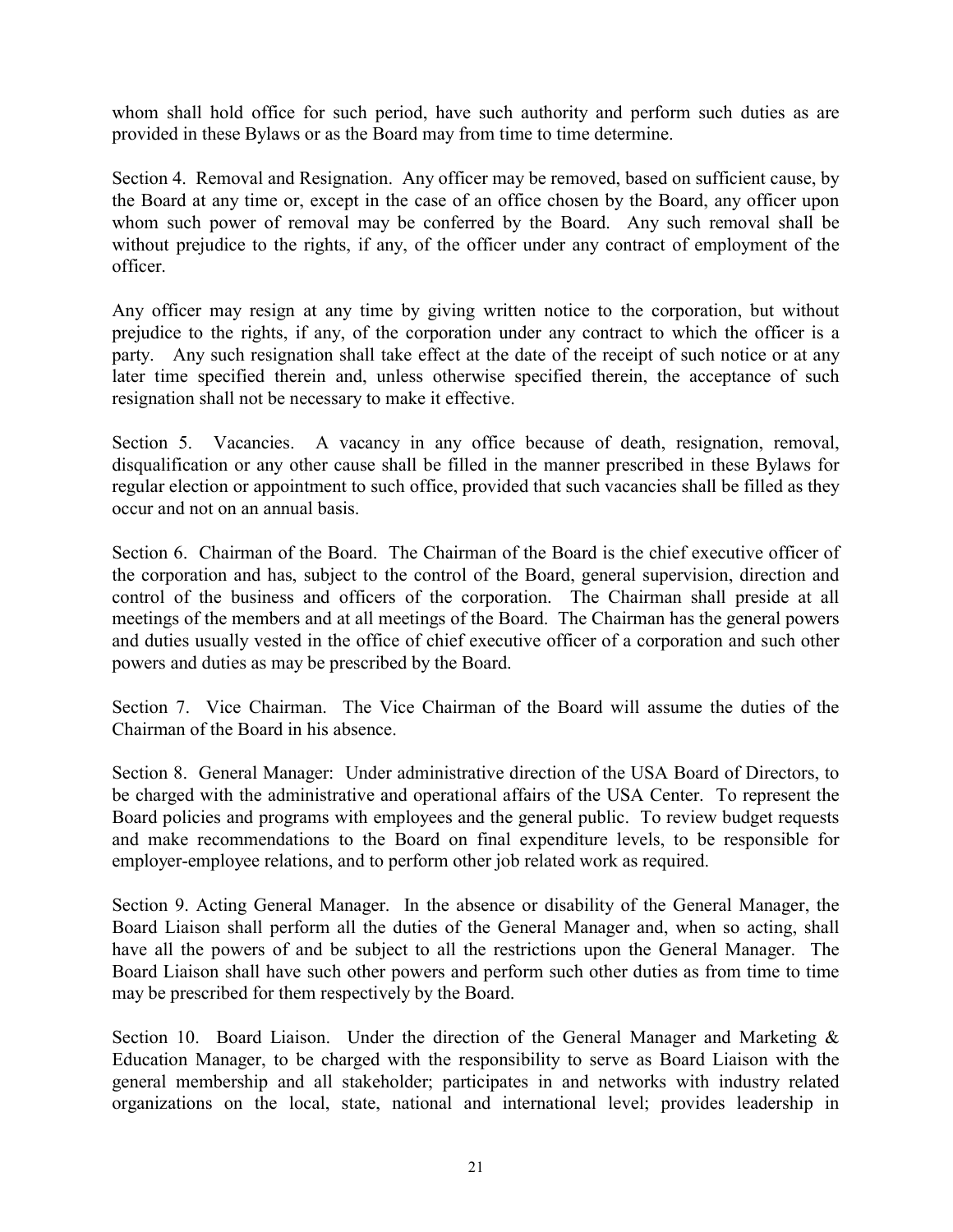developing excavation legislation, best practice and Center procedures; educates and promotes underground damage prevention safety practices and standards to all stakeholders; and performs other responsibilities as required.

Section 11. Secretary. The Secretary shall keep or cause to be kept, at the principal office or such other place as the Board may order, a book of minutes of all meetings of members, the Board and its committees, with the time and place of holding, whether regular or special, and if special, how authorized, the notice thereof given, the names of those present at Board and committee meetings, the number of members present or represented at members' meetings, and the proceedings thereof. The Secretary shall keep, or cause to be kept, at the principal office in the State of California the original or a copy of the corporation's Articles and Bylaws, as amended to date.

The Secretary shall give, or cause to be given, notice of all meetings of the members and of the Board and of any committees thereof required by these Bylaws or by law to be given, shall keep the seal of the corporation in safe custody, and shall have such other powers and perform such other duties as may be prescribed by the Board.

Section 12. Treasurer. The Treasurer or a management company under the direction of the Board is the chief financial accountant of the corporation and shall keep and maintain, or cause to be kept and maintained, adequate and correct accounts of the properties and business transactions of the corporation, and shall send or cause to be sent to the members of the corporation such financial statements and reports as are required by law or by these Bylaws to be sent to them. The books of account shall at all times be open to inspection by any member.

The Treasurer shall deposit all moneys and other valuables in the name and to the credit of the corporation with such depositories as may be designated by the Board. The Treasurer shall disburse the funds of the corporation as may be ordered by the Board, shall render to the General Manager and the directors, whenever they request it, an account of all transactions as Treasurer and of the financial condition of the corporation. The annual cost to operate the notification center shall not exceed the budgeted amount approved by the Board. A management company shall be entitled to an amount so approved by the Board for all expenses incurred in the annual budget as the management company's profit. The Treasurer shall have such other powers and perform such other duties as may be prescribed by the Board.

# ARTICLE V OTHER PROVISIONS

Section 1. Inspection of Corporate Records. Subject to Sections 8330, 8331, and 8332 of the California Nonprofit Mutual Benefit Corporation Law, a member may do either or both of the following for a purpose reasonably related to such member's interest as a member:

(i) Inspect and copy the record of all the members' names, addresses and voting rights, at reasonable times, upon five business days' prior written demand upon the corporation, which demand shall state the purpose for which the inspection rights are requested; or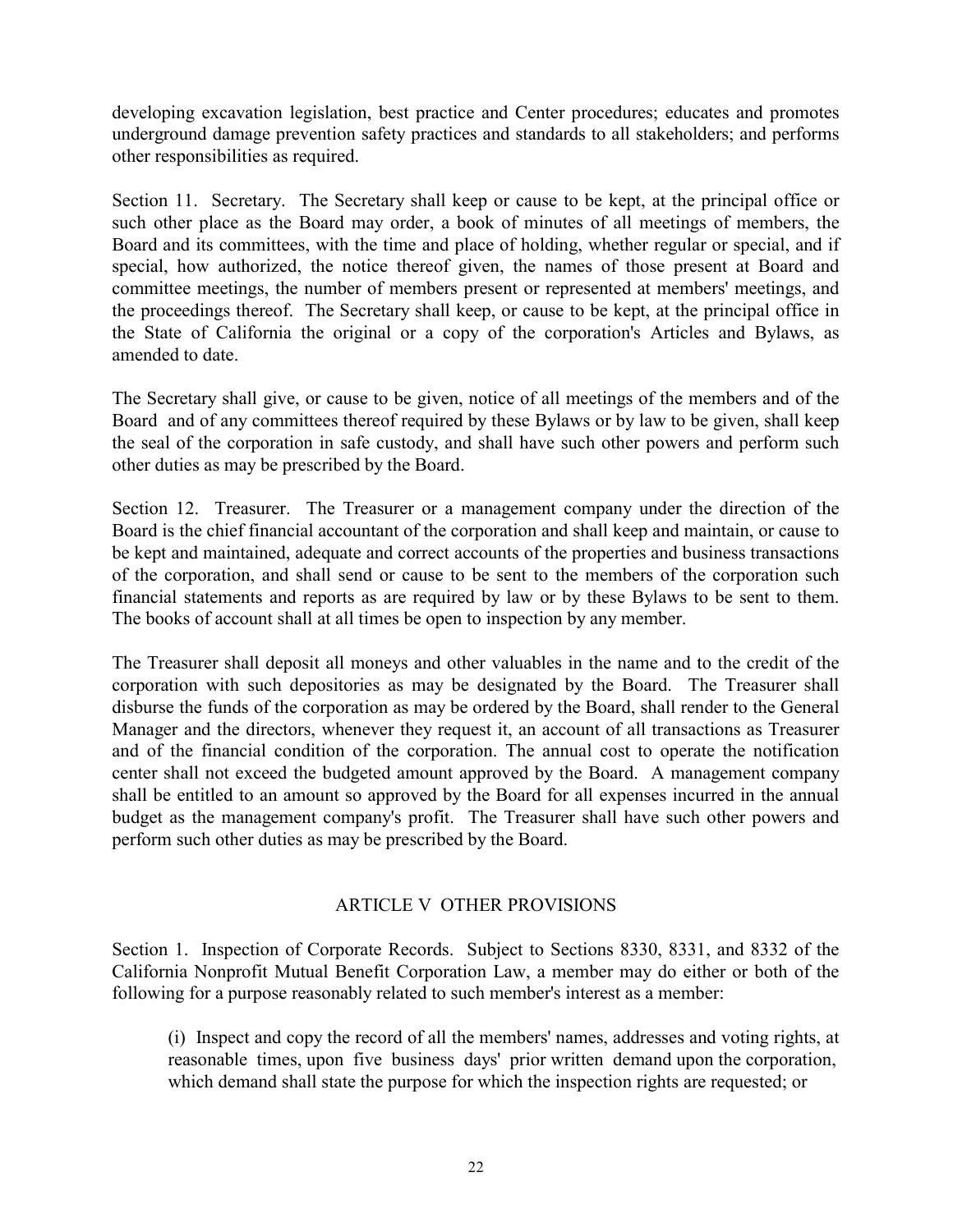(ii) Obtain from the Secretary of the corporation, upon written demand and tender of a reasonable charge, a list of the names, addresses and voting rights of those members entitled to vote for the election of directors, as of the most recent record date for which it has been compiled or as of a date specified by the member subsequent to the date of demand. The demand shall state the purpose for which the list is requested. The Secretary shall make the membership list available on or before the later of ten business days after the demand is received or after date specified therein as the date as of which the list is to be compiled.

The corporation may, within 10 business days after receiving a demand, as set forth above in paragraph (i) or (ii) of this Section 1, deliver to the person(s) making the demand a written offer of an alternative method of achieving the purpose identified in said demand without providing access to or a copy of the membership list. Any rejection of the corporation's offer shall be in writing and shall indicate the reasons the alternative proposed by the corporation does not meet the proper purpose of the demand made pursuant to paragraph (i) or (ii) of this Section 1.

The accounting books and records and minutes of proceedings of the members and the Board and committees of the Board shall be open to inspection upon written demand on the corporation of any member at any reasonable time for a purpose reasonably related to such person's interests as a member.

Section 2. Inspection of Articles and Bylaws. The corporation shall keep in its principal offices in the State of California the original or a copy of its Articles and of these Bylaws as amended to date, which shall be open to inspection by members at all reasonable times during office hours. If the corporation has no office in the State of California, it shall, upon the written request of any member, furnish to such member a copy of the Articles or Bylaws as amended to date.

Section 3. Endorsement of Documents; Contracts. Subject to the provisions of applicable law, any note, mortgage, evidence of indebtedness, contract, conveyance or other instrument in writing and any assignment or endorsement thereof executed or entered into between the corporation and any other person, when signed by the Chairman of the Board, the General Manager or any Acting General Manager and the Secretary, any Assistant Secretary, the Treasurer or any Assistant Treasurer of the corporation shall be valid and binding on the corporation in the absence of actual knowledge on the part of the other person that the signing officers had no authority to execute the same. Any such instruments may be signed by any other person or persons and in such manner as from time to time shall be determined by the Board, and, unless so authorized by the Board, no officer, agent or employee shall have any power or authority to bind the corporation by any contract or engagement or to pledge its credit or to render it liable for any purpose or amount.

Section 4. Membership Certificates. The corporation shall not issue and shall be under no obligation to issue membership certificates.

Section 5. Representation of Shares of Other Corporations. The General Manager or any other officer or officers authorized by the Board or the General Manager are each authorized to vote, represent and exercise on behalf of the corporation all rights incident to any and all shares of any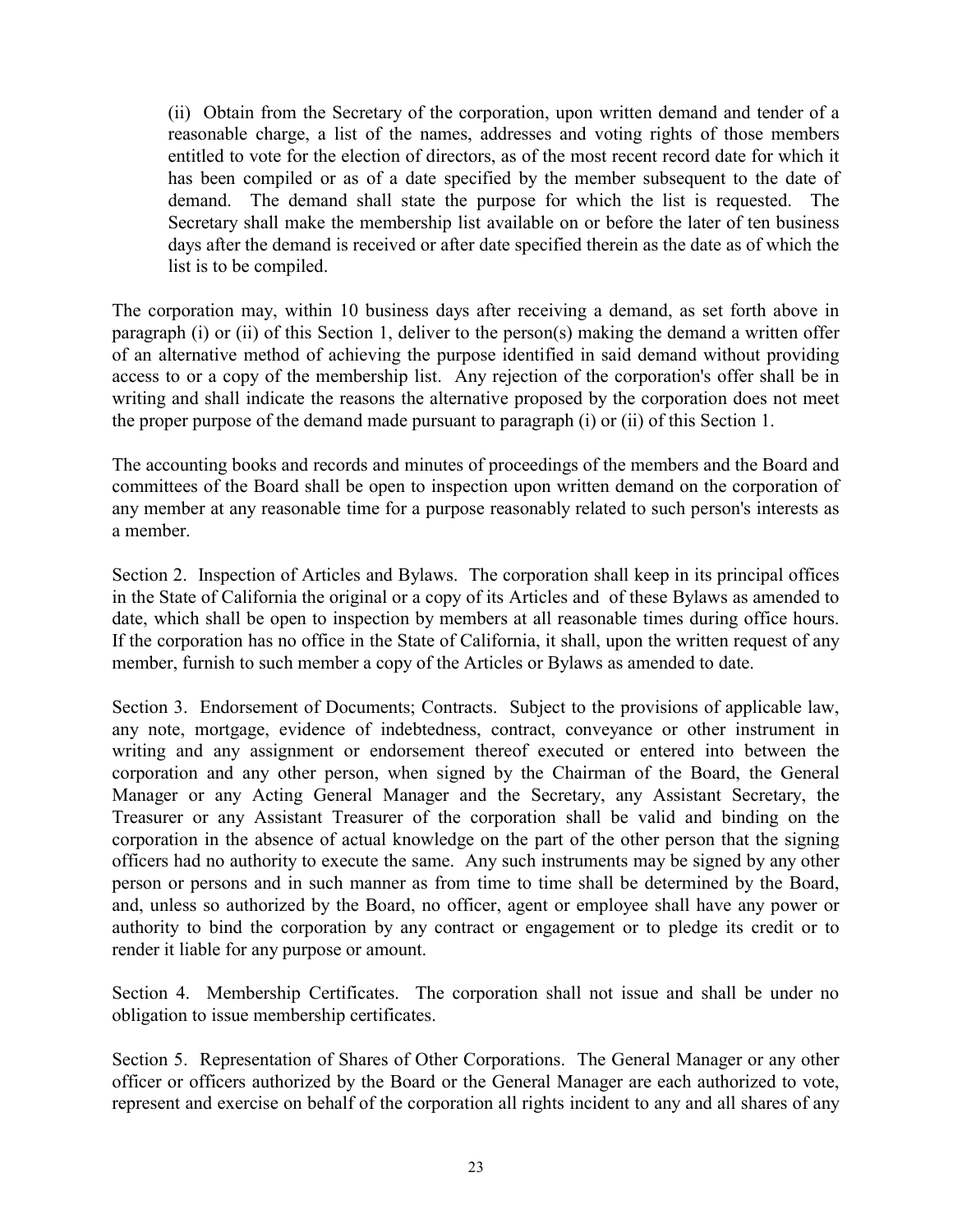other corporation or corporations standing in the name of the corporation. The authority herein granted may be exercised either by any such officer in person or by any other person authorized so to do by proxy or power of attorney duly executed by said officer.

Section 6. Construction and Definitions. Unless the context otherwise requires, the general provisions, rules of construction and definitions contained in the General Provisions of the California Nonprofit Corporation Law and in the California Nonprofit Mutual Benefit Corporation Law shall govern the construction of these Bylaws.

Section 7. Amendments. These Bylaws may be amended or repealed by approval of the members or by the approval of the Board; provided, however, that members must approve any action that would: (1) materially and adversely affect the rights of members as to voting, dissolution, or redemption, or transfer of memberships; (b) increase or decrease the number of memberships authorized in total or for any class; (c) effect an exchange, reclassification or cancellation of all or any part of the memberships; (d) authorize a new class of membership; or, (e) specify or change a fixed number of directors or the maximum or minimum number of directors or change from a fixed to a variable number of directors or vice versa. The power of members to approve the repeal or amendment of Bylaws is subject to the further approval of the members of a class if such action would: (a) materially and adversely affect the rights, privileges, preferences, restrictions or conditions of that class as to voting, dissolution, redemption, or transfer of memberships in a manner different than such action affects another class; (b) materially and adversely affect such class as to voting, dissolution, redemption, or transfer of memberships by changing the rights, privileges, preferences, restrictions, or conditions of another class; (c) increase or decrease the number of memberships authorized for such class; (d) increase the number of memberships authorized for another class; (e) effect an exchange, reclassification or cancellation of all or part of the memberships of such class; or, (f) authorize a new class of memberships.

A Bylaw conferring some or all of the rights of a member of any class upon any person or entity who does not have the right to vote on any of the matters set forth in Section 1 of Article II may be adopted only by approval of the members.

# ARTICLE VI INDEMNIFICATION

Section 1. Definitions. For the purposes of this Article VI, "agent" means any person who is or was a director, officer, employee or other agent of the corporation, or is or was serving at the request of the corporation as a director, officer, employee or agent of another foreign or domestic corporation, partnership, joint venture, trust or other enterprise, or was a director, officer, employee or agent of a foreign or domestic corporation which was a predecessor corporation of the corporation or of another enterprise at the request of such predecessor corporation; "proceeding" means any threatened, pending or completed action or proceeding, whether civil, criminal, administrative or investigative; and "expenses" includes, without limitation, attorneys' fees and any expenses of establishing a right to indemnification under Sections 4 or 5 (c) of this Article VI.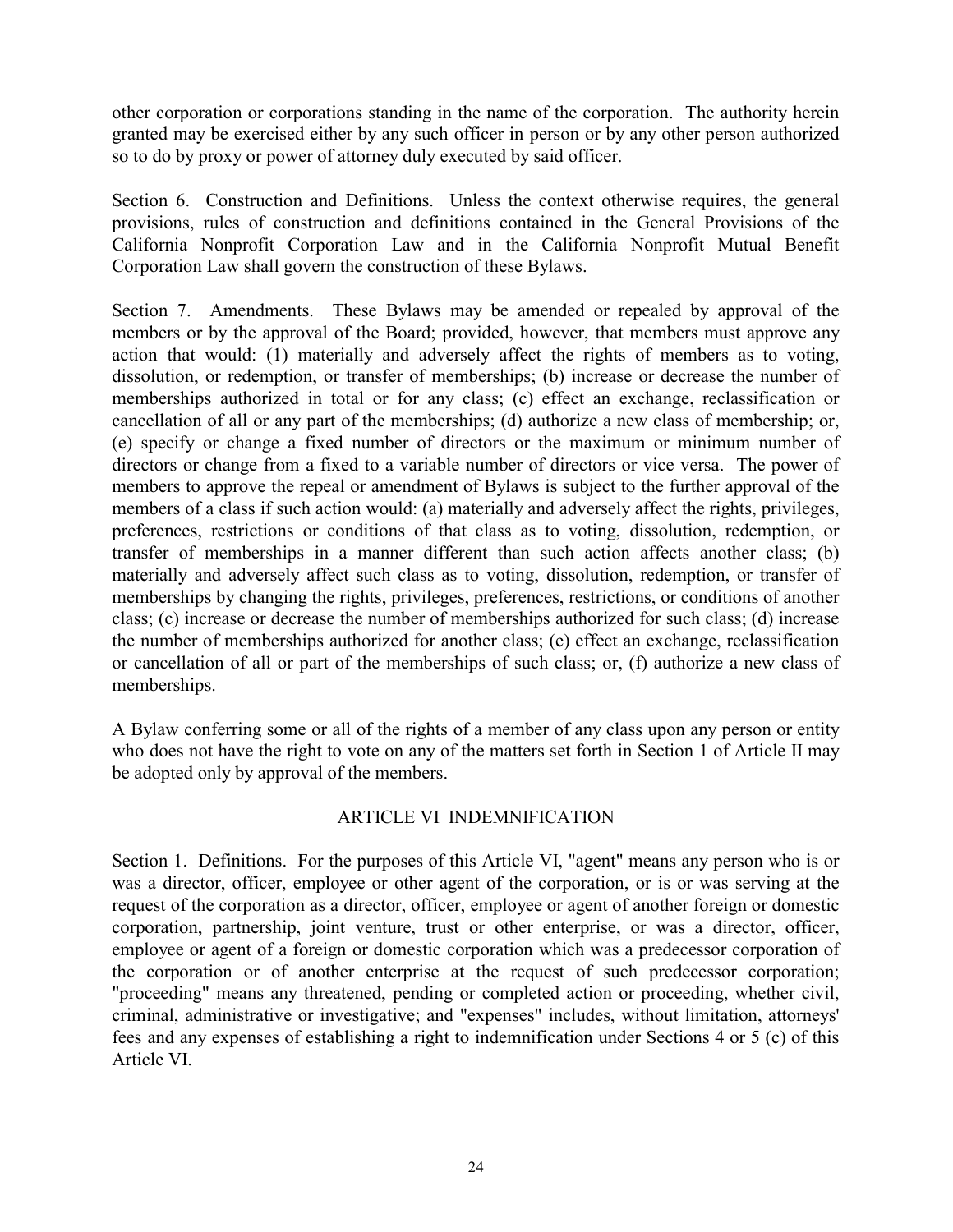Section 2. Indemnification in Actions by Third Parties. The corporation shall have power to indemnify any person who was or is a party or is threatened to be made a party to any proceeding (other than an action by or in the right of the corporation to procure a judgment in its favor, an action brought under Section 5233 of the California Nonprofit Public Benefit Corporation Law, or an action brought by the Attorney General or a person granted relator status by the Attorney General for any breach of duty relating to assets held in charitable trust) by reason of the fact that such person is or was an agent of the corporation, against expenses, judgments, fines, settlements and other amounts actually and reasonably incurred in connection with such proceeding if such person acted in good faith and in a manner such person reasonably believed to be in the best interests of the corporation and, in the case of a criminal proceeding, had no reasonable cause to believe the conduct of such person was unlawful. The termination of any proceeding by judgment, order, settlement, conviction or upon a plea of nolo contendere or its equivalent shall not, of itself, create a presumption that the person did not act in good faith and in a manner which the person reasonably believed to be in the best interest of the corporation or that the person has reasonable cause to believe that the person's conduct was unlawful.

Section 3. Indemnification in Actions by or in the Right of the Corporation. The corporation shall have the power to indemnify any person who was or is a party or is threatened to be made a party to any threatened, pending or completed action by or in the right of the corporation, or brought under Section 5233 of the California Nonprofit Public Benefit Corporation Law or brought by the Attorney General or a person granted relator status by the Attorney General for breach of duty relating to assets held in charitable trust, to procure a judgment in its favor by reason of the fact that such person is or was an agent of the corporation, against expenses actually and reasonably incurred by such person in connection with the defense or settlement of such action if such person acted in good faith, in a manner such person believed to be in the best interests of the corporation and with such care, including reasonable inquiry, as an ordinarily prudent person in a like position would use under similar circumstances. No indemnification shall be made under this Section 3:

(a) In respect of any claim, issue or matter as to which such person shall have been adjudged to be liable to the corporation in the performance of such person's duty to the corporation, unless and only to the extent that the court in which such proceeding is or was pending shall determine upon application that, in view of all the circumstances of the case, such person is fairly and reasonably entitled to indemnity for the expenses which such court shall determine;

(b) Of expenses incurred in defending a threatened or pending action which is settled or otherwise disposed of without court approval, unless such action concerns assets held in charitable trust and is settled with the approval of the Attorney General.

Section 4. Indemnification Against Expenses. To the extent that an agent of the corporation has been successful on the merits in defense of any proceeding referred to in Section 2 or 3 of this Article VI or in defense of any claim, issue or matter therein, the agent shall be indemnified against expenses actually and reasonably incurred by the agent in connection therewith.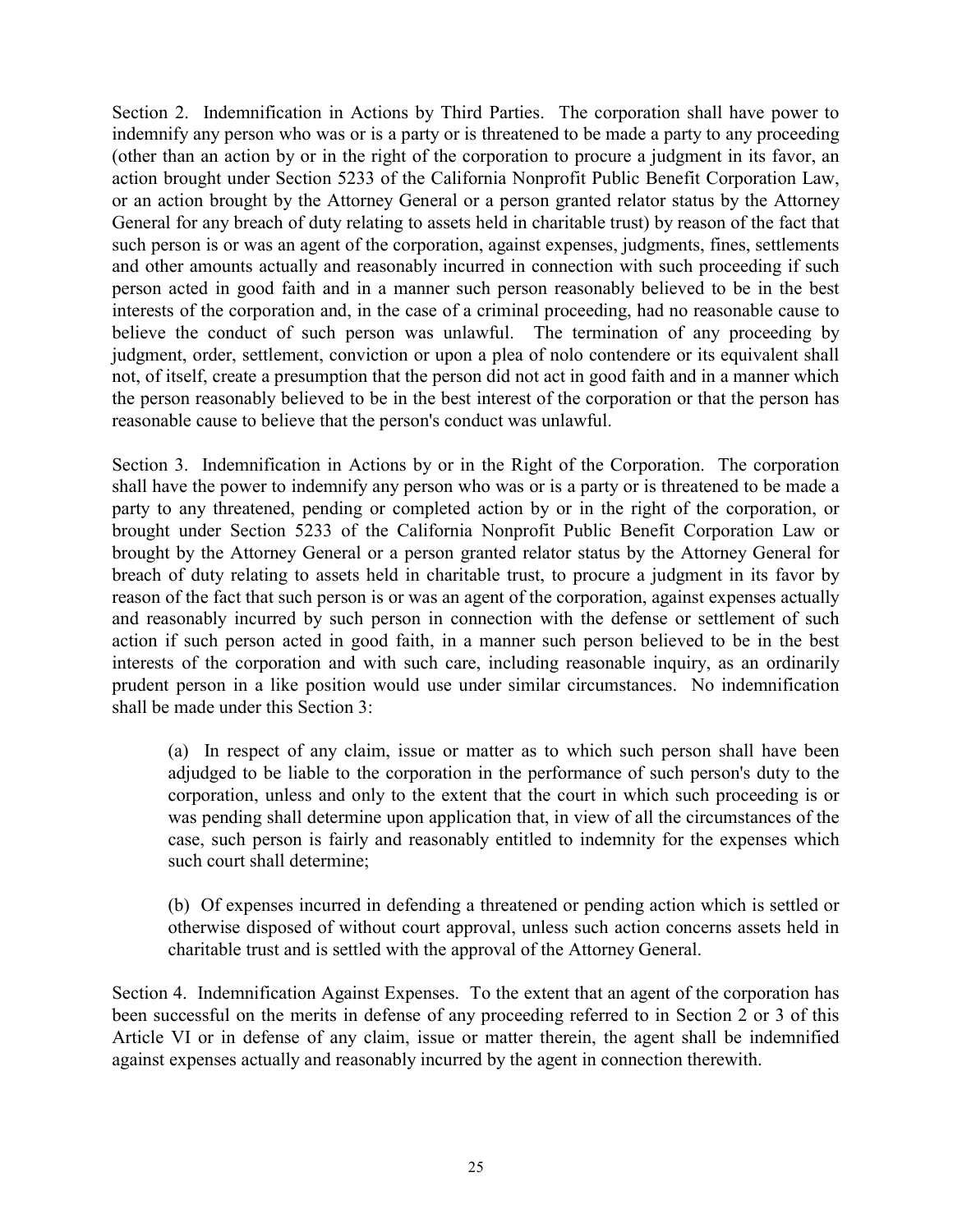Section 5. Required Determinations. Except as provided in Section 4 of this Article VI any indemnification under this Article VI shall be made by the corporation only if authorized in the specific case, upon a determination that indemnification of the agent is proper in the circumstances because the agent has met the applicable standard of conduct set forth in Sections 2 or 3 of this Article VI, by:

(a) A majority vote of a quorum consisting of directors who are not parties to such proceeding.

(b) Approval of the members, with the persons to be indemnified not being entitled to vote thereon; or

(c) The court in which such proceeding is or was pending upon applications made by the corporation or the agent or the attorney or other person rendering services in connection with the defense, whether or not such application by the agent, attorney or other person is opposed by the corporation.

Section 6. Advance of Expenses. Expenses incurred in defending any proceeding may be advanced by the corporation prior to the final disposition of such proceeding upon receipt of an undertaking by or on behalf of the agent to repay such amount unless it shall be determined ultimately that the agent is entitled to be indemnified as authorized in this Article VI.

Section 7. Other Indemnification. No provision made by the corporation to indemnify its or its subsidiary's directors or officers for the defense of any proceeding, whether contained in the Articles, Bylaws, a resolution of members or directors, an agreement or otherwise, shall be valid unless consistent with this Article VI. Nothing contained in this Article VI shall affect any right to indemnification to which persons other than such directors and officers may be entitled by contract or otherwise.

Section 8. Forms of Indemnification Not Permitted. No indemnification or advance shall be made under this Article VI, except as provided in Sections 4 or 5 (c), in any circumstances where it appears:

(a) That it would be inconsistent with a provision of the Articles, these Bylaws, a resolution of the members or an agreement in effect at the time of the accrual of the alleged cause of action asserted in the proceeding in which the expenses were incurred or other amounts were paid, which prohibits or otherwise limits indemnification; or

(b) That it would be inconsistent with any condition expressly imposed by a court in approving a settlement.

Section 9. Insurance. The corporation through the contractor shall have power to purchase and maintain insurance on behalf of any agent of the corporation against any liability asserted against or incurred by the agent in such capacity or arising out of the agent's status as such whether or not the corporation would have the power to indemnify the agent against such liability under the provisions of this Article VI.